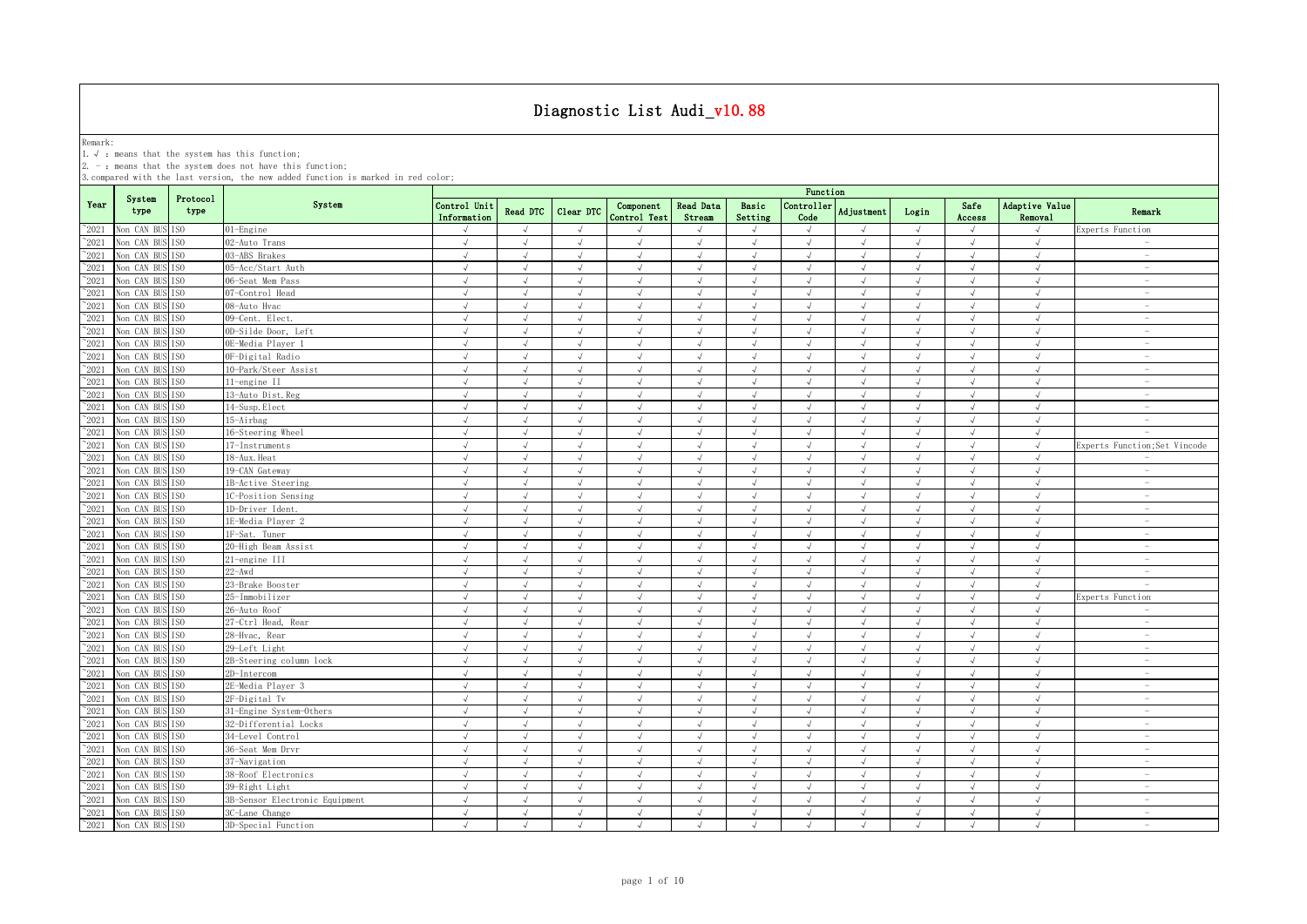Remark:<br>1.√ : means that the system has this function;<br>2. - : means that the system does not have this function;

|                |                               |                  |                                             |                             |               |            |                           |                            |                  | Function           |               |            |                |                                  |                          |
|----------------|-------------------------------|------------------|---------------------------------------------|-----------------------------|---------------|------------|---------------------------|----------------------------|------------------|--------------------|---------------|------------|----------------|----------------------------------|--------------------------|
| Year           | System<br>type                | Protocol<br>type | System                                      | Control Unit<br>Information | Read DTC      | Clear DTC  | Component<br>Control Test | <b>Read Data</b><br>Stream | Basic<br>Setting | Controller<br>Code | Adjustment    | Login      | Safe<br>Access | <b>Adaptive Value</b><br>Removal | Remark                   |
| $^{\circ}2021$ | Non CAN BUS ISO               |                  | 3E-Media Player 4                           | $\sqrt{ }$                  | $\sqrt{ }$    | $\sqrt{ }$ |                           | $\sqrt{ }$                 | $\sqrt{ }$       | $\sqrt{}$          | $\sqrt{ }$    | $\sqrt{ }$ | $\sqrt{ }$     | $\sqrt{ }$                       | $\overline{\phantom{a}}$ |
| $^{\sim}2021$  | Non CAN BUS                   | TS <sub>0</sub>  | 42-Door Elect, Driver                       | $\sqrt{ }$                  | $\sqrt{ }$    | $\sqrt{ }$ | $\sqrt{ }$                | $\sqrt{ }$                 | $\sqrt{ }$       | $\sqrt{ }$         | $\sqrt{ }$    | $\sqrt{ }$ | $\sqrt{ }$     | $\sqrt{ }$                       | $\sim$                   |
| $^{\sim}2021$  | Non CAN BUS ISO               |                  | 44-Steering Assist                          | $\sqrt{ }$                  | $\sqrt{ }$    | $\sqrt{ }$ | $\sqrt{ }$                | $\sqrt{ }$                 | $\sqrt{ }$       | $\sqrt{ }$         | $\sqrt{ }$    | $\sqrt{ }$ | $\sqrt{ }$     | $\sqrt{ }$                       | $\sim$                   |
| $^{\sim}2021$  | Non CAN BUS                   | TS <sub>0</sub>  | 46-Central Conv                             | $\sqrt{ }$                  | $\sqrt{ }$    | $\sqrt{ }$ | $\sqrt{ }$                | $\sqrt{ }$                 | $\sqrt{ }$       | $\sqrt{ }$         | $\sqrt{ }$    | $\sqrt{ }$ | $\sqrt{ }$     | $\sqrt{ }$                       | $\sim$                   |
| 2021           | Non CAN BUS ISO               |                  | 47-Sound System                             | $\sqrt{ }$                  | $\sqrt{ }$    | $\sqrt{ }$ | $\sqrt{ }$                | $\sqrt{ }$                 | $\sqrt{ }$       | $\sqrt{ }$         | $\sqrt{ }$    | $\sqrt{ }$ | $\sqrt{ }$     | $\sqrt{ }$                       | $\sim$                   |
| 2021           | Non CAN BUS                   | TS <sub>0</sub>  | 48-Seat, Rear, Ds                           | $\sqrt{ }$                  | $\sqrt{ }$    | $\sqrt{ }$ | $\sqrt{ }$                | $\sqrt{ }$                 | $\sqrt{ }$       | $\sqrt{ }$         | $\sqrt{ }$    | $\sqrt{ }$ | $\sqrt{ }$     | $\sqrt{ }$                       | $\overline{\phantom{a}}$ |
| $^{\circ}2021$ | Non CAN BUS ISO               |                  | 4C-Tyre Pressure II                         | J                           |               | $\sqrt{ }$ | $\mathcal{L}$             |                            | $\mathcal{L}$    | $\sqrt{ }$         |               | $\sqrt{ }$ | $\sqrt{ }$     | $\sqrt{ }$                       | $\overline{\phantom{m}}$ |
| 2021           | Non CAN BUS ISO               |                  | 4E-Ctrl Head Rr                             | J                           |               | $\sqrt{ }$ | $\sqrt{ }$                |                            | $\sqrt{ }$       | $\sqrt{ }$         |               | $\sqrt{ }$ |                | $\sqrt{ }$                       | $\overline{\phantom{a}}$ |
| 2021           | Non CAN BUS                   | IS <sub>0</sub>  | 4F-Central Electronic Control System II     | $\sqrt{ }$                  |               | $\sqrt{ }$ | $\sqrt{ }$                |                            | $\sqrt{ }$       | $\sqrt{ }$         |               | $\sqrt{ }$ | $\sqrt{ }$     | $\sqrt{ }$                       | $\overline{\phantom{0}}$ |
| $^{\sim}$ 2021 | Non CAN BUS                   | IS <sub>0</sub>  | 51-Electric Driving                         | $\sqrt{ }$                  |               | $\sqrt{ }$ |                           |                            | J                | $\sqrt{ }$         |               | $\sqrt{ }$ | $\sqrt{ }$     | $\sqrt{ }$                       | $\overline{\phantom{a}}$ |
| $^{\sim}$ 2021 | Non CAN BUS ISO               |                  | 52-Door Elect, Pass                         | $\sqrt{ }$                  | $\sqrt{ }$    | $\sqrt{ }$ | $\sqrt{ }$                | $\sqrt{ }$                 | $\sqrt{ }$       | $\sqrt{ }$         | $\sqrt{ }$    | $\sqrt{ }$ | $\sqrt{ }$     | $\sqrt{ }$                       | $\overline{\phantom{a}}$ |
| $^{\sim}$ 2021 | Non CAN BUS ISO               |                  | 53-Parking Brake                            | $\sqrt{ }$                  | $\sqrt{ }$    | $\sqrt{ }$ | $\sqrt{ }$                | $\sqrt{ }$                 | $\sqrt{ }$       | $\sqrt{ }$         | $\sqrt{ }$    | $\sqrt{ }$ | $\sqrt{ }$     | $\sqrt{ }$                       | $\sim$                   |
| $^{\sim}$ 2021 | Non CAN BUS                   | TS <sub>0</sub>  | 55-Xenon Range                              | $\sqrt{ }$                  | $\sqrt{ }$    | $\sqrt{ }$ | $\sqrt{ }$                | $\sqrt{ }$                 | $\sqrt{ }$       | $\sqrt{ }$         | $\sqrt{ }$    | $\sqrt{ }$ | $\sqrt{ }$     | $\sqrt{ }$                       | $\sim$                   |
| $^{\sim}$ 2021 | Non CAN BUS ISO               |                  | 56-Radio                                    | $\sqrt{ }$                  | $\sqrt{ }$    | $\sqrt{ }$ | $\sqrt{ }$                | $\sqrt{ }$                 | $\sqrt{ }$       | $\sqrt{ }$         | $\sqrt{ }$    | $\sqrt{ }$ | $\sqrt{ }$     | $\sqrt{ }$                       | $\overline{\phantom{a}}$ |
| $^{\sim}$ 2021 | Non CAN BUS ISO               |                  | 57-Tv Tuner                                 | $\sqrt{ }$                  | $\sqrt{ }$    | $\sqrt{ }$ | $\sqrt{ }$                | $\sqrt{ }$                 | $\sqrt{ }$       | $\sqrt{ }$         | $\sqrt{ }$    | $\sqrt{ }$ | $\sqrt{ }$     | $\sqrt{ }$                       | $\sim$                   |
| $^{\sim}2021$  | Non CAN BUS ISO               |                  | 59-Tow Protection                           | $\sqrt{ }$                  | $\sqrt{ }$    | $\sqrt{ }$ | $\sqrt{ }$                | $\sqrt{ }$                 | $\sqrt{ }$       | $\sqrt{ }$         | $\sqrt{ }$    | $\sqrt{ }$ | $\sqrt{ }$     | $\sqrt{ }$                       | $\overline{\phantom{a}}$ |
| $^{\sim}$ 2021 | Non CAN BUS ISO               |                  | 5B-Passenger Side Rear Seat Adjustment      | $\sqrt{ }$                  | $\sqrt{ }$    | $\sqrt{ }$ | $\sqrt{ }$                | $\sqrt{ }$                 | $\sqrt{ }$       | $\sqrt{ }$         | $\sqrt{ }$    | $\sqrt{ }$ | $\sqrt{ }$     | $\sqrt{ }$                       | $\sim$                   |
| $^{\sim}$ 2021 | Non CAN BUS ISO               |                  | 5C-Lane Maintain                            | $\sqrt{}$                   | $\sqrt{ }$    | $\sqrt{ }$ | $\sqrt{ }$                | $\sqrt{ }$                 | $\sqrt{ }$       | $\sqrt{}$          | $\sqrt{ }$    | $\sqrt{ }$ | $\sqrt{}$      | $\sqrt{ }$                       | $\sim$                   |
| $^{\sim}$ 2021 | Non CAN BUS                   | TS <sub>0</sub>  | 5D-Operations                               | $\sqrt{ }$                  | $\sqrt{ }$    | $\sqrt{ }$ | $\sqrt{ }$                | $\sqrt{ }$                 | $\sqrt{ }$       | $\sqrt{ }$         | $\sqrt{ }$    | $\sqrt{ }$ | $\sqrt{ }$     | $\sqrt{ }$                       | $\overline{\phantom{a}}$ |
| $\degree$ 2021 | Non CAN BUS ISO               |                  | 5E-Ctrl Head Lr                             | $\sqrt{ }$                  |               | $\sqrt{ }$ |                           |                            |                  | $\sqrt{ }$         |               | J          | $\sqrt{ }$     | $\sqrt{ }$                       | $\sim$                   |
| $^{\sim}2021$  | Non CAN BUS                   | TSO              | 5F-Information Electr.                      | $\sqrt{ }$                  | $\sqrt{ }$    | $\sqrt{ }$ |                           | J                          | $\sqrt{ }$       | $\sqrt{ }$         | $\sqrt{ }$    | $\sqrt{ }$ | $\sqrt{ }$     | $\sqrt{ }$                       | $\sim$                   |
| 2021           | Non CAN BUS                   | TS <sub>0</sub>  | 61-Battery Regul                            | $\sqrt{ }$                  | $\mathcal{L}$ | $\sqrt{ }$ | $\mathcal{L}$             | $\sqrt{ }$                 | $\mathcal{A}$    | $\sqrt{ }$         | $\sqrt{ }$    | J          | $\sqrt{ }$     | $\sqrt{ }$                       | $\sim$                   |
| 2021           | Non CAN BUS                   | TS <sub>0</sub>  | 62-Door Elect, Left                         | $\sqrt{ }$                  | $\sqrt{ }$    | $\sqrt{ }$ | $\sqrt{ }$                | $\sqrt{ }$                 | $\sqrt{ }$       | $\sqrt{ }$         |               | $\sqrt{ }$ | $\sqrt{ }$     | $\sqrt{ }$                       | $\overline{\phantom{a}}$ |
| 2021           | Non CAN BUS ISO               |                  | 63-Entry Assist, D                          | $\sqrt{ }$                  | $\sqrt{ }$    | $\sqrt{ }$ | $\sqrt{ }$                | $\sqrt{ }$                 | $\sqrt{ }$       | $\sqrt{ }$         | $\sqrt{ }$    | $\sqrt{ }$ | $\sqrt{ }$     | $\sqrt{ }$                       | $\overline{\phantom{a}}$ |
| $^{\sim}$ 2021 | Non CAN BUS ISO               |                  | 65-Tire Pressure                            | $\sqrt{ }$                  | $\mathcal{A}$ | $\sqrt{ }$ | $\sqrt{ }$                | $\sqrt{ }$                 | $\sqrt{ }$       | $\sqrt{ }$         | $\sqrt{ }$    | $\sqrt{ }$ | $\sqrt{ }$     | $\sqrt{ }$                       | $\overline{\phantom{m}}$ |
| $^{\sim}$ 2021 | Non CAN BUS                   | TS <sub>0</sub>  | 66-Seat, Rear Ps                            | $\sqrt{ }$                  | $\sqrt{ }$    | $\sqrt{ }$ | $\sqrt{ }$                | $\sqrt{ }$                 | $\sqrt{ }$       | $\sqrt{ }$         | $\sqrt{ }$    | $\sqrt{ }$ | $\sqrt{ }$     | $\sqrt{ }$                       | $\overline{\phantom{a}}$ |
| $^{\sim}$ 2021 | Non CAN BUS                   | IS <sub>0</sub>  | 67-Voice Control                            | $\sqrt{ }$                  | $\sqrt{ }$    | $\sqrt{ }$ | $\sqrt{ }$                | $\sqrt{ }$                 | $\sqrt{ }$       | $\sqrt{ }$         | $\sqrt{ }$    | $\sqrt{ }$ | $\sqrt{ }$     | $\sqrt{ }$                       | $\overline{\phantom{a}}$ |
| $^{\sim}$ 2021 | Non CAN BUS                   | ISO              | 68-Wiper Electr.                            | $\sqrt{ }$                  | $\sqrt{ }$    | $\sqrt{ }$ | $\sqrt{ }$                | $\sqrt{ }$                 | $\sqrt{ }$       | $\sqrt{ }$         | $\sqrt{ }$    | $\sqrt{ }$ | $\sqrt{ }$     | $\sqrt{ }$                       | $\overline{\phantom{a}}$ |
| $^{\sim}$ 2021 | Non CAN BUS                   | IS <sub>0</sub>  | 69-Trailer                                  | $\sqrt{ }$                  | $\sqrt{ }$    | $\sqrt{ }$ | $\sqrt{ }$                | $\sqrt{ }$                 | $\sqrt{ }$       | $\sqrt{ }$         | $\sqrt{ }$    | $\sqrt{ }$ | $\sqrt{ }$     | $\sqrt{ }$                       | $\overline{\phantom{a}}$ |
| $\degree$ 2021 | Non CAN BUS ISO               |                  | 6C-Back-Up Cam.                             | $\sqrt{ }$                  | $\sqrt{ }$    | $\sqrt{ }$ | $\sqrt{ }$                | $\sqrt{ }$                 | $\sqrt{ }$       | $\sqrt{ }$         | $\sqrt{ }$    | $\sqrt{ }$ | $\sqrt{ }$     | $\sqrt{ }$                       | $\overline{\phantom{a}}$ |
| $^{\sim}2021$  | Non CAN BUS ISO               |                  | 6D-Trunk Elect.                             | $\sqrt{ }$                  | $\sqrt{ }$    | $\sqrt{ }$ | $\sqrt{ }$                | $\sqrt{ }$                 | $\sqrt{ }$       | $\sqrt{}$          | $\sqrt{ }$    | $\sqrt{ }$ | $\sqrt{}$      | $\sqrt{}$                        | $\overline{\phantom{a}}$ |
| $^{\sim}2021$  | Non CAN BUS                   | TS <sub>0</sub>  | 6E-Ctrl Head Roof                           | $\sqrt{ }$                  | $\sqrt{ }$    | $\sqrt{ }$ | $\sqrt{ }$                | $\sqrt{ }$                 | $\sqrt{ }$       | $\sqrt{ }$         | $\sqrt{ }$    | $\sqrt{ }$ | $\sqrt{ }$     | $\sqrt{ }$                       | $\sim$                   |
| $^{\sim}$ 2021 | Non CAN BUS ISO               |                  | 6F-Central Electronic Control System II     | $\sqrt{ }$                  | $\sqrt{ }$    | $\sqrt{ }$ | $\sqrt{ }$                | $\sqrt{ }$                 | $\sqrt{ }$       | $\sqrt{ }$         | $\sqrt{ }$    | $\sqrt{ }$ | $\sqrt{ }$     | $\sqrt{ }$                       | $\overline{\phantom{a}}$ |
| $^{\sim}2021$  | Non CAN BUS ISO               |                  | 71-Battery Charger                          | $\sqrt{ }$                  | $\sqrt{ }$    | $\sqrt{ }$ | $\sqrt{ }$                | $\sqrt{ }$                 | $\sqrt{ }$       | $\sqrt{ }$         | $\sqrt{ }$    | $\sqrt{ }$ | $\sqrt{ }$     | $\sqrt{ }$                       | $\sim$                   |
| $^{\sim}2021$  | Non CAN BUS ISO               |                  | 72-Door Elect, Right                        | $\sqrt{ }$                  | $\sqrt{ }$    | $\sqrt{ }$ | $\sqrt{ }$                | $\sqrt{ }$                 | $\sqrt{ }$       | $\sqrt{ }$         | $\sqrt{ }$    | $\sqrt{ }$ | $\sqrt{ }$     | $\sqrt{ }$                       | $\sim$                   |
| $^{\sim}2021$  | Non CAN BUS ISO               |                  | 73-Entry Assist, P                          | $\sqrt{ }$                  | $\sqrt{ }$    | $\sqrt{ }$ | $\sqrt{ }$                | $\sqrt{ }$                 | $\sqrt{ }$       | $\sqrt{ }$         | $\sqrt{ }$    | $\sqrt{ }$ | $\sqrt{ }$     | $\sqrt{ }$                       | $\overline{\phantom{a}}$ |
| $^{\circ}2021$ | Non CAN BUS ISO               |                  | 74-Chassis Control                          | $\sqrt{ }$                  | $\sqrt{ }$    | $\sqrt{ }$ | $\sqrt{ }$                | $\sqrt{ }$                 | $\sqrt{ }$       | $\sqrt{ }$         | $\sqrt{ }$    | $\sqrt{}$  | $\sqrt{ }$     | $\sqrt{ }$                       | $\overline{\phantom{m}}$ |
| $^{\sim}2021$  | Non CAN BUS ISO               |                  | 75-Telematics                               | $\sqrt{ }$                  |               |            |                           |                            | J                | $\sqrt{ }$         |               | $\sqrt{ }$ |                | $\sqrt{ }$                       | $\overline{\phantom{a}}$ |
| 2021           | Non CAN BUS ISO               |                  | 76-Park Assist                              | $\sqrt{ }$                  |               | $\sqrt{ }$ |                           |                            | $\mathcal{A}$    | $\sqrt{ }$         |               | $\sqrt{ }$ | J              | $\mathcal{N}$                    | $\overline{\phantom{a}}$ |
| $^{\sim}$ 2021 | Non CAN BUS ISO               |                  | 77-Telephone                                | $\sqrt{ }$                  |               | $\sqrt{ }$ |                           |                            | J                | $\sqrt{ }$         |               | $\sqrt{ }$ | $\sqrt{ }$     | $\sqrt{ }$                       | $\overline{\phantom{a}}$ |
| $^{\sim}$ 2021 | Non CAN BUS                   | IS <sub>0</sub>  | 78-Silde Door, Right                        | $\sqrt{ }$                  | $\sqrt{ }$    | $\sqrt{ }$ | $\sqrt{ }$                | $\sqrt{ }$                 | $\sqrt{ }$       | $\sqrt{ }$         | $\sqrt{ }$    | $\sqrt{ }$ | $\sqrt{ }$     | $\sqrt{ }$                       | $\overline{\phantom{a}}$ |
| $^{\sim}$ 2021 | Non CAN BUS ISO               |                  | 7D-Aux Heat                                 | $\sqrt{ }$                  | $\sqrt{ }$    | $\sqrt{ }$ | $\sqrt{ }$                | $\sqrt{ }$                 | $\sqrt{2}$       | $\sqrt{ }$         | $\lambda$     | $\sqrt{ }$ | $\sqrt{ }$     | $\sqrt{ }$                       | $\sim$                   |
| $^{\sim}$ 2021 | Non CAN BUS                   | TS <sub>0</sub>  | 7E-Ctrl Head Dash                           | $\sqrt{ }$                  | $\sqrt{ }$    | $\sqrt{ }$ | $\sqrt{ }$                | $\sqrt{ }$                 | $\sqrt{ }$       | $\sqrt{ }$         | $\sqrt{ }$    | $\sqrt{ }$ | $\sqrt{ }$     | $\sqrt{ }$                       | $\sim$                   |
| $^{\sim}$ 2021 | Non CAN BUS                   | IS <sub>0</sub>  | 7F-Information Electronic Control System II | $\sqrt{ }$                  | $\sqrt{ }$    | $\sqrt{ }$ | $\sqrt{ }$                | $\sqrt{ }$                 | $\sqrt{ }$       | $\sqrt{ }$         | $\sqrt{ }$    | $\sqrt{ }$ | $\sqrt{ }$     | $\sqrt{ }$                       | $\overline{\phantom{a}}$ |
| $^{\sim}$ 2021 | Non CAN BUS ISO               |                  | 81-Selector Lever                           | $\sqrt{ }$                  | $\sqrt{ }$    | $\sqrt{ }$ | $\sqrt{ }$                | $\sqrt{ }$                 | $\sqrt{ }$       | $\sqrt{}$          | $\sqrt{ }$    | $\sqrt{ }$ | $\sqrt{ }$     | $\sqrt{}$                        | $\overline{\phantom{a}}$ |
| $^{\sim}$ 2021 | Non CAN BUS ISO               |                  | 88-Driver Side Multi-Contour Seat           | $\sqrt{ }$                  | $\sqrt{ }$    | $\sqrt{ }$ | $\sqrt{ }$                | $\sqrt{ }$                 | $\sqrt{ }$       | $\sqrt{ }$         | $\mathcal{N}$ | $\sqrt{ }$ | $\sqrt{ }$     | $\sqrt{ }$                       | $\overline{\phantom{a}}$ |
| $^{\sim}$ 2021 | Non CAN BUS ISO               |                  | 89-Passenger Sidemulti-Contour Seat         | $\sqrt{ }$                  | $\sqrt{ }$    | $\sqrt{ }$ | $\sqrt{ }$                | $\sqrt{ }$                 | $\sqrt{ }$       | $\sqrt{ }$         | $\sqrt{ }$    | $\sqrt{ }$ | $\sqrt{ }$     | $\sqrt{ }$                       | $\overline{\phantom{a}}$ |
|                | $^{\sim}2021$ Non CAN BUS ISO |                  | 8A-Driver Side Rear Multi-Contour Seat      | $\sqrt{ }$                  | $\sqrt{ }$    | $\sqrt{ }$ | $\sqrt{ }$                | $\sqrt{ }$                 | $\sqrt{ }$       | $\sqrt{ }$         | $\sqrt{ }$    | $\sqrt{ }$ | $\sqrt{ }$     | $\sqrt{ }$                       | $\overline{\phantom{a}}$ |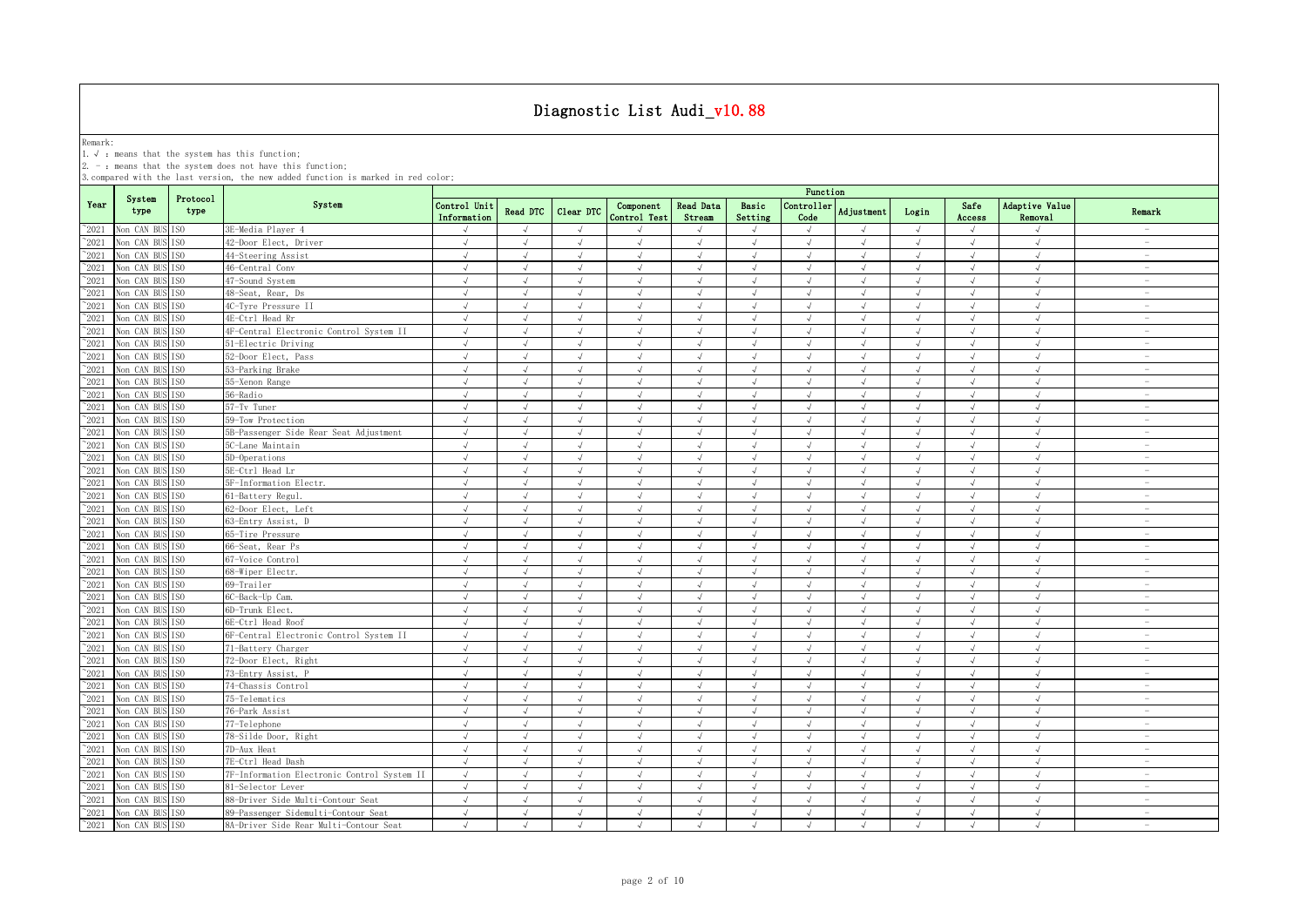Remark:<br>1.√ : means that the system has this function;<br>2. - : means that the system does not have this function;

|                |                      |                  |                                          |                             |               |            |                           |                            |                             | Function           |               |            |                |                           |                                 |
|----------------|----------------------|------------------|------------------------------------------|-----------------------------|---------------|------------|---------------------------|----------------------------|-----------------------------|--------------------|---------------|------------|----------------|---------------------------|---------------------------------|
| Year           | System<br>type       | Protocol<br>type | System                                   | Control Unit<br>Information | Read DTC      | Clear DTC  | Component<br>Control Test | <b>Read Data</b><br>Stream | Basic<br>Setting            | Controller<br>Code | Adjustment    | Login      | Safe<br>Access | Adaptive Value<br>Removal | Remark                          |
| $^{\circ}2021$ | Non CAN BUS ISO      |                  | 8D-Passenger Siderear Multi-Contour Seat | $\sqrt{}$                   | $\sqrt{ }$    | $\sqrt{ }$ |                           | $\sqrt{ }$                 | $\sqrt{ }$                  | $\sqrt{}$          | $\sqrt{ }$    | $\sqrt{ }$ | $\sqrt{ }$     | $\sqrt{ }$                | $\overline{\phantom{m}}$        |
| $^{\sim}2021$  | Non CAN BU           | ISO.             | 8F-Front Left Safety Belt Tensioner      | $\sqrt{ }$                  | $\sqrt{ }$    | $\sqrt{ }$ | $\sqrt{ }$                | $\sqrt{ }$                 | $\sqrt{ }$                  | $\sqrt{ }$         | $\sqrt{ }$    | $\sqrt{ }$ | $\sqrt{ }$     | $\sqrt{ }$                | $\sim$                          |
| $^{\sim}2021$  | Non CAN BUS          | ISO.             | 90-Safety Belt Tensioner, Front Right    | $\sqrt{ }$                  | $\sqrt{ }$    | $\sqrt{ }$ | $\sqrt{ }$                | $\sqrt{ }$                 | $\sqrt{ }$                  | $\sqrt{ }$         | $\sqrt{ }$    | $\sqrt{ }$ | $\sqrt{ }$     | $\sqrt{ }$                | $\overline{\phantom{a}}$        |
| $^{\sim}2021$  | Non CAN BUS          | KWP 2000         | $01$ -Engine                             | $\sqrt{ }$                  | $\sqrt{ }$    | $\sqrt{ }$ | $\sqrt{ }$                | $\sqrt{ }$                 | $\sqrt{ }$                  | $\sqrt{ }$         | $\sqrt{ }$    | $\sqrt{ }$ | $\sqrt{ }$     | $\sqrt{ }$                | $\sim$                          |
| 2021           | Non CAN BUS          | KWP 2000         | 02-Auto Trans                            | $\sqrt{ }$                  | $\sqrt{ }$    | $\sqrt{ }$ | $\sqrt{ }$                | $\sqrt{ }$                 | $\sqrt{ }$                  | $\sqrt{ }$         | $\sqrt{ }$    | $\sqrt{ }$ | $\sqrt{}$      | $\sqrt{ }$                | $\hspace{0.1mm}-\hspace{0.1mm}$ |
| 2021           | Non CAN BUS          | KWP 2000         | 03-ABS Brakes                            | $\sqrt{ }$                  | $\sqrt{ }$    | $\sqrt{ }$ | $\sqrt{ }$                | $\sqrt{ }$                 | $\sqrt{ }$                  | $\sqrt{ }$         | $\mathcal{N}$ | $\sqrt{ }$ | $\sqrt{ }$     | $\sqrt{ }$                | $\sim$                          |
| 2021           | Non CAN BUS          | <b>KWP 2000</b>  | 05-Acc/Start Auth                        | $\sqrt{ }$                  | $\sqrt{ }$    | $\sqrt{ }$ | $\sqrt{ }$                | $\sqrt{ }$                 | $\sqrt{ }$                  | $\sqrt{ }$         | $\sqrt{ }$    | $\sqrt{ }$ | $\sqrt{}$      | $\sqrt{ }$                | $\overline{\phantom{a}}$        |
| 2021           | Non CAN BUS          | KWP 2000         | 06-Seat Mem Pass                         | $\sqrt{ }$                  | $\sqrt{ }$    | $\sqrt{ }$ | $\sqrt{ }$                | $\sqrt{ }$                 | $\sqrt{ }$                  | $\sqrt{ }$         | $\sqrt{ }$    | $\sqrt{ }$ | $\sqrt{}$      | $\sqrt{ }$                | $\overline{\phantom{a}}$        |
| 2021           | Non CAN BUS          | KWP 2000         | 07-Control Head                          | $\sqrt{ }$                  |               | $\sqrt{ }$ | $\sqrt{ }$                | $\sqrt{ }$                 | $\sqrt{ }$                  | $\sqrt{ }$         | $\sqrt{ }$    | $\sqrt{ }$ | $\sqrt{ }$     | $\sqrt{ }$                | $\overline{\phantom{0}}$        |
| $^{\sim}$ 2021 | Non CAN BUS          | <b>KWP 2000</b>  | 08-Auto Hvac                             | $\sqrt{ }$                  |               | $\sqrt{ }$ |                           |                            |                             | $\sqrt{ }$         |               | J          | $\sqrt{ }$     | $\sqrt{ }$                | $\overline{\phantom{a}}$        |
| $^{\sim}2021$  | Non CAN BUS          | <b>KWP 2000</b>  | 09-Cent. Elect.                          | $\sqrt{ }$                  | $\sqrt{ }$    | $\sqrt{ }$ | $\sqrt{ }$                | $\sqrt{ }$                 | $\sqrt{ }$                  | $\sqrt{ }$         | $\sqrt{ }$    | $\sqrt{ }$ | $\sqrt{ }$     | $\sqrt{ }$                | $\overline{\phantom{0}}$        |
| $^{\sim}$ 2021 | Non CAN BUS          | KWP 2000         | OD-Silde Door, Left                      | $\sqrt{ }$                  | $\sqrt{ }$    | $\sqrt{ }$ | $\sqrt{ }$                | $\sqrt{ }$                 | $\sqrt{ }$                  | $\sqrt{ }$         | $\sqrt{ }$    | $\sqrt{ }$ | $\sqrt{ }$     | $\sqrt{ }$                | $\sim$                          |
| $^{\sim}$ 2021 | Non CAN BUS          | <b>KWP 2000</b>  | OE-Media Plaver 1                        | $\sqrt{ }$                  | $\sqrt{ }$    | $\sqrt{ }$ | $\sqrt{ }$                | $\sqrt{ }$                 | $\sqrt{ }$                  | $\sqrt{ }$         | $\sqrt{ }$    | $\sqrt{ }$ | $\sqrt{ }$     | $\sqrt{ }$                | $\sim$                          |
| $^{\sim}$ 2021 | Non CAN BUS          | <b>KWP 2000</b>  | OF-Digital Radio                         | $\sqrt{ }$                  | $\sqrt{ }$    | $\sqrt{ }$ | $\sqrt{ }$                | $\sqrt{ }$                 | $\sqrt{ }$                  | $\sqrt{ }$         | $\sqrt{ }$    | $\sqrt{ }$ | $\sqrt{ }$     | $\sqrt{ }$                | $\overline{\phantom{a}}$        |
| $\degree$ 2021 | Non CAN BUS          | <b>KWP 2000</b>  | 10-Park/Steer Assist                     | $\sqrt{ }$                  | $\sqrt{ }$    | $\sqrt{ }$ | $\sqrt{ }$                | $\sqrt{ }$                 | $\sqrt{ }$                  | $\sqrt{ }$         | $\sqrt{ }$    | $\sqrt{ }$ | $\sqrt{ }$     | $\sqrt{ }$                | $\overline{\phantom{a}}$        |
| $^{\sim}2021$  | Non CAN BUS          | <b>KWP 2000</b>  | 11-engine II                             | $\sqrt{ }$                  | $\sqrt{ }$    | $\sqrt{ }$ | $\sqrt{ }$                | $\sqrt{ }$                 | $\sqrt{ }$                  | $\sqrt{ }$         | $\sqrt{ }$    | $\sqrt{ }$ | $\sqrt{ }$     | $\sqrt{ }$                | $\sim$                          |
| $\degree$ 2021 | Non CAN BUS          | KWP 2000         | 13-Auto Dist. Reg                        | $\sqrt{ }$                  | $\sqrt{ }$    | $\sqrt{ }$ | $\sqrt{ }$                | $\sqrt{ }$                 | $\sqrt{ }$                  | $\sqrt{ }$         | $\lambda$     | $\sqrt{ }$ | $\sqrt{ }$     | $\sqrt{ }$                | $\sim$                          |
| $^{\sim}2021$  | Non CAN BUS          | <b>KWP 2000</b>  | 14-Susp. Elect                           | $\sqrt{ }$                  | $\sqrt{ }$    | $\sqrt{ }$ | $\sqrt{ }$                | $\sqrt{ }$                 | $\sqrt{ }$                  | $\sqrt{}$          | $\sqrt{ }$    | $\sqrt{ }$ | $\sqrt{ }$     | $\sqrt{}$                 | $\overline{\phantom{a}}$        |
| $^{\sim}2021$  | Non CAN BUS          | KWP 2000         | $15$ -Airbag                             | $\sqrt{ }$                  | $\sqrt{ }$    | $\sqrt{ }$ | $\sqrt{ }$                | $\sqrt{ }$                 | $\sqrt{ }$                  | $\sqrt{ }$         | $\sqrt{ }$    | $\sqrt{ }$ | $\sqrt{ }$     | $\sqrt{ }$                | $\overline{\phantom{m}}$        |
| $^{\sim}2021$  | Non CAN BUS          | KWP 2000         | 16-Steering Wheel                        | $\sqrt{ }$                  | $\sqrt{ }$    | $\sqrt{ }$ | $\sqrt{ }$                | $\sqrt{ }$                 | $\sqrt{ }$                  | $\sqrt{ }$         | $\sqrt{ }$    | $\sqrt{ }$ | $\sqrt{ }$     | $\sqrt{ }$                | $\hspace{0.1mm}-\hspace{0.1mm}$ |
| $^{\sim}2021$  | Non CAN BUS          | KWP 2000         | 17-Instruments                           | $\sqrt{ }$                  | $\sqrt{ }$    | $\sqrt{ }$ | $\sqrt{ }$                | $\sqrt{ }$                 | $\sqrt{ }$                  | $\sqrt{ }$         | $\sqrt{ }$    | $\sqrt{ }$ | $\sqrt{ }$     | $\sqrt{ }$                | $\sim$                          |
| $^{\sim}2021$  | Non CAN BUS          | KWP 2000         | 18-Aux. Heat                             | $\sqrt{ }$                  | $\sqrt{ }$    | $\sqrt{ }$ |                           |                            | $\sqrt{ }$                  | $\sqrt{ }$         | $\sqrt{ }$    | J          | $\sqrt{}$      | $\sqrt{ }$                | $\overline{\phantom{a}}$        |
| 2021           | Non CAN BUS          | KWP 2000         | 19-CAN Gateway                           | $\sqrt{ }$                  | $\sqrt{ }$    | $\sqrt{ }$ | $\sqrt{ }$                | $\sqrt{ }$                 | $\sqrt{ }$                  | $\sqrt{ }$         | $\sqrt{ }$    | $\sqrt{ }$ | $\sqrt{}$      | $\sqrt{ }$                | $\sim$                          |
| 2021           | Non CAN BUS          | <b>KWP 2000</b>  | 1B-Active Steering                       | $\sqrt{ }$                  | $\mathcal{A}$ | $\sqrt{ }$ |                           |                            | $\mathcal{N}_{\mathcal{N}}$ | $\sqrt{ }$         |               | $\sqrt{ }$ | J              | $\mathcal{N}$             | $\overline{\phantom{a}}$        |
| $^{\sim}2021$  | Non CAN BUS          | KWP 2000         | 1C-Position Sensing                      | $\sqrt{ }$                  |               | $\sqrt{ }$ |                           |                            |                             | $\sqrt{ }$         |               | $\sqrt{ }$ |                | $\sqrt{ }$                | $\overline{\phantom{a}}$        |
| 2021           | Non CAN BUS          | KWP 2000         | 1D-Driver Ident.                         | $\sqrt{ }$                  | $\mathcal{A}$ | $\sqrt{ }$ | $\sqrt{ }$                | $\sqrt{ }$                 | J                           | $\sqrt{ }$         |               | $\sqrt{ }$ | $\sqrt{ }$     | $\sqrt{ }$                | $\overline{\phantom{0}}$        |
| $^{\sim}$ 2021 | Non CAN BUS          | KWP 2000         | 1E-Media Player 2                        | $\sqrt{ }$                  | $\sqrt{ }$    | $\sqrt{ }$ | $\sqrt{ }$                | $\sqrt{ }$                 | $\sqrt{ }$                  | $\sqrt{ }$         | $\sqrt{ }$    | $\sqrt{ }$ | $\sqrt{ }$     | $\sqrt{ }$                | $\sim$                          |
| $^{\sim}$ 2021 | Non CAN BUS          | <b>KWP 2000</b>  | 1F-Sat. Tuner                            | $\sqrt{ }$                  | $\sqrt{ }$    | $\sqrt{ }$ | $\sqrt{ }$                | $\sqrt{ }$                 | $\sqrt{ }$                  | $\sqrt{ }$         | $\sqrt{ }$    | $\sqrt{ }$ | $\sqrt{ }$     | $\sqrt{ }$                | $\sim$                          |
| $^{\sim}$ 2021 | Non CAN BUS          | KWP 2000         | 20-High Beam Assist                      | $\sqrt{ }$                  | $\sqrt{ }$    | $\sqrt{ }$ | $\sqrt{ }$                | $\sqrt{ }$                 | $\sqrt{ }$                  | $\sqrt{ }$         | $\sqrt{ }$    | $\sqrt{ }$ | $\sqrt{ }$     | $\sqrt{ }$                | $\overline{\phantom{a}}$        |
| $^{\sim}$ 2021 | Non CAN BUS          | <b>KWP 2000</b>  | 21-engine III                            | $\sqrt{ }$                  | $\sqrt{ }$    | $\sqrt{ }$ | $\sqrt{ }$                | $\sqrt{ }$                 | $\sqrt{ }$                  | $\sqrt{ }$         | $\sqrt{ }$    | $\sqrt{ }$ | $\sqrt{ }$     | $\sqrt{ }$                | $\sim$                          |
| $\degree$ 2021 | Non CAN BUS          | <b>KWP 2000</b>  | $22 - Awd$                               | $\sqrt{ }$                  | $\sqrt{ }$    | $\sqrt{ }$ | $\sqrt{ }$                | $\sqrt{ }$                 | $\sqrt{ }$                  | $\sqrt{ }$         | $\mathcal{N}$ | $\sqrt{ }$ | $\sqrt{ }$     | $\sqrt{ }$                | $\overline{\phantom{a}}$        |
| $\degree$ 2021 | Non CAN BUS          | <b>KWP 2000</b>  | 23-Brake Booster                         | $\sqrt{ }$                  | $\sqrt{ }$    | $\sqrt{ }$ | $\sqrt{ }$                | $\sqrt{ }$                 | $\sqrt{ }$                  | $\sqrt{ }$         | $\sqrt{ }$    | $\sqrt{ }$ | $\sqrt{ }$     | $\sqrt{ }$                | $\overline{\phantom{a}}$        |
| $^{\circ}2021$ | Non CAN BUS          | KWP 2000         | 25-Immobilizer                           | $\sqrt{ }$                  | $\sqrt{ }$    | $\sqrt{ }$ | $\sqrt{ }$                | $\sqrt{ }$                 | $\sqrt{ }$                  | $\sqrt{ }$         | $\sqrt{ }$    | $\sqrt{ }$ | $\sqrt{ }$     | $\sqrt{ }$                | $\overline{\phantom{a}}$        |
| $^{\sim}2021$  | Non CAN BUS          | KWP 2000         | 26-Auto Roof                             | $\sqrt{ }$                  | $\sqrt{ }$    | $\sqrt{ }$ | $\sqrt{ }$                | $\sqrt{ }$                 | $\sqrt{ }$                  | $\sqrt{ }$         | $\sqrt{ }$    | $\sqrt{ }$ | $\sqrt{ }$     | $\sqrt{ }$                | $\overline{\phantom{a}}$        |
| $^{\sim}2021$  | Non CAN BU           | WP 2000          | 27-Ctrl Head, Rear                       | $\sqrt{ }$                  | $\mathcal{A}$ | $\sqrt{ }$ | $\sqrt{ }$                | $\sqrt{ }$                 | $\mathcal{A}$               | $\sqrt{ }$         | $\mathcal{N}$ | $\sqrt{ }$ | $\sqrt{ }$     | $\sqrt{ }$                | $\sim$                          |
| $^{\sim}2021$  | Non CAN BUS          | WP 2000          | 28-Hvac, Rear                            | $\sqrt{ }$                  | $\sqrt{ }$    | $\sqrt{ }$ | $\sqrt{ }$                | $\sqrt{ }$                 | $\sqrt{ }$                  | $\sqrt{ }$         | $\sqrt{ }$    | $\sqrt{ }$ | $\sqrt{ }$     | $\sqrt{ }$                | $\sim$                          |
| $^{\sim}2021$  | Non CAN BUS          | <b>KWP 2000</b>  | 29-Left Light                            | $\sqrt{ }$                  | $\sqrt{ }$    | $\sqrt{ }$ | $\sqrt{ }$                | $\sqrt{ }$                 | $\sqrt{ }$                  | $\sqrt{ }$         | $\sqrt{ }$    | $\sqrt{ }$ | $\sqrt{ }$     | $\sqrt{ }$                | $\sim$                          |
| 2021           | Non CAN BUS          | KWP 2000         | 2B-Steering column lock                  | $\sqrt{ }$                  | $\sqrt{ }$    | $\sqrt{ }$ | $\sqrt{ }$                | $\sqrt{ }$                 | $\sqrt{ }$                  | $\sqrt{ }$         | $\sqrt{ }$    | $\sqrt{ }$ | $\sqrt{ }$     | $\sqrt{ }$                | $\sim$                          |
| 2021           | Non CAN BUS          | WP 2000          | 2D-Intercom                              | $\sqrt{ }$                  | $\mathcal{A}$ | $\sqrt{ }$ | $\sqrt{ }$                | $\sqrt{ }$                 | $\mathcal{N}_{\mathcal{N}}$ | $\sqrt{ }$         | $\sqrt{ }$    | $\sqrt{ }$ | $\sqrt{ }$     | $\sqrt{ }$                | $\overline{\phantom{m}}$        |
| 2021           | Non CAN BUS          | (WP 2000         | 2E-Media Player 3                        | $\sqrt{ }$                  | $\sqrt{ }$    | $\sqrt{ }$ | $\sqrt{ }$                | $\sqrt{ }$                 | $\sqrt{ }$                  | $\sqrt{ }$         | $\mathcal{L}$ | $\sqrt{ }$ | $\sqrt{}$      | $\sqrt{ }$                | $\overline{\phantom{a}}$        |
| 2021           | Non CAN BUS          | KWP 2000         | 2F-Digital Tv                            | $\sqrt{ }$                  |               | $\sqrt{ }$ | $\sqrt{ }$                | $\sqrt{ }$                 | $\sqrt{ }$                  | $\sqrt{ }$         | $\sqrt{ }$    | $\sqrt{ }$ | $\sqrt{ }$     | $\sqrt{ }$                | $\overline{\phantom{a}}$        |
| $^{\sim}$ 2021 | Non CAN BUS          | WP 2000          | 31-Engine System-Others                  | $\sqrt{ }$                  | $\sqrt{ }$    | $\sqrt{ }$ | $\sqrt{ }$                | $\sqrt{ }$                 | $\sqrt{ }$                  | $\sqrt{ }$         | $\mathcal{N}$ | $\sqrt{ }$ | $\sqrt{ }$     | $\sqrt{ }$                | $\overline{\phantom{0}}$        |
| $^{\sim}2021$  | Non CAN BUS          | KWP 2000         | 32-Differential Locks                    | $\sqrt{ }$                  | $\sqrt{ }$    | $\sqrt{ }$ | $\sqrt{ }$                | $\sqrt{ }$                 | $\sqrt{ }$                  | $\sqrt{ }$         | $\sqrt{ }$    | $\sqrt{ }$ | $\sqrt{ }$     | $\sqrt{ }$                | $\sim$                          |
| $^{\sim}$ 2021 | Non CAN BUS          | KWP 2000         | 34-Level Control                         | $\sqrt{ }$                  | $\sqrt{ }$    | $\sqrt{ }$ | $\sqrt{ }$                | $\sqrt{ }$                 | $\sqrt{ }$                  | $\sqrt{ }$         | $\sqrt{ }$    | $\sqrt{ }$ | $\sqrt{ }$     | $\sqrt{ }$                | $\overline{\phantom{a}}$        |
| $\degree$ 2021 | Non CAN BUS          | <b>KWP 2000</b>  | 36-Seat Mem Drvr                         | $\sqrt{ }$                  | $\sqrt{ }$    | $\sqrt{ }$ | $\sqrt{ }$                | $\sqrt{ }$                 | $\sqrt{ }$                  | $\sqrt{ }$         | $\sqrt{ }$    | $\sqrt{ }$ | $\sqrt{ }$     | $\sqrt{ }$                | $\sim$                          |
| $^{\sim}$ 2021 | Non CAN BU           | KWP 2000         | 37-Navigation                            | $\sqrt{ }$                  | $\sqrt{ }$    | $\sqrt{ }$ | $\sqrt{ }$                | $\sqrt{ }$                 | $\sqrt{ }$                  | $\sqrt{ }$         | $\lambda$     | $\sqrt{ }$ | $\sqrt{ }$     | $\sqrt{ }$                | $\sim$                          |
| $\degree$ 2021 | Non CAN BUS KWP 2000 |                  | 38-Roof Electronics                      | $\sqrt{ }$                  | $\sqrt{ }$    | $\sqrt{ }$ | $\sqrt{ }$                | $\sqrt{ }$                 | $\sqrt{ }$                  | $\sqrt{ }$         | $\sqrt{ }$    | $\sqrt{ }$ | $\sqrt{ }$     | $\sqrt{ }$                | $\sim$                          |
| $^{\sim}$ 2021 | Non CAN BUS KWP 2000 |                  | 39-Right Light                           | $\sqrt{ }$                  | $\mathcal{A}$ | $\sqrt{ }$ | $\sqrt{ }$                | $\sqrt{ }$                 | $\mathcal{N}_{\mathcal{N}}$ | $\mathcal{L}$      | $\sqrt{ }$    | $\sqrt{ }$ | $\sqrt{ }$     | $\sqrt{ }$                | $\sim$                          |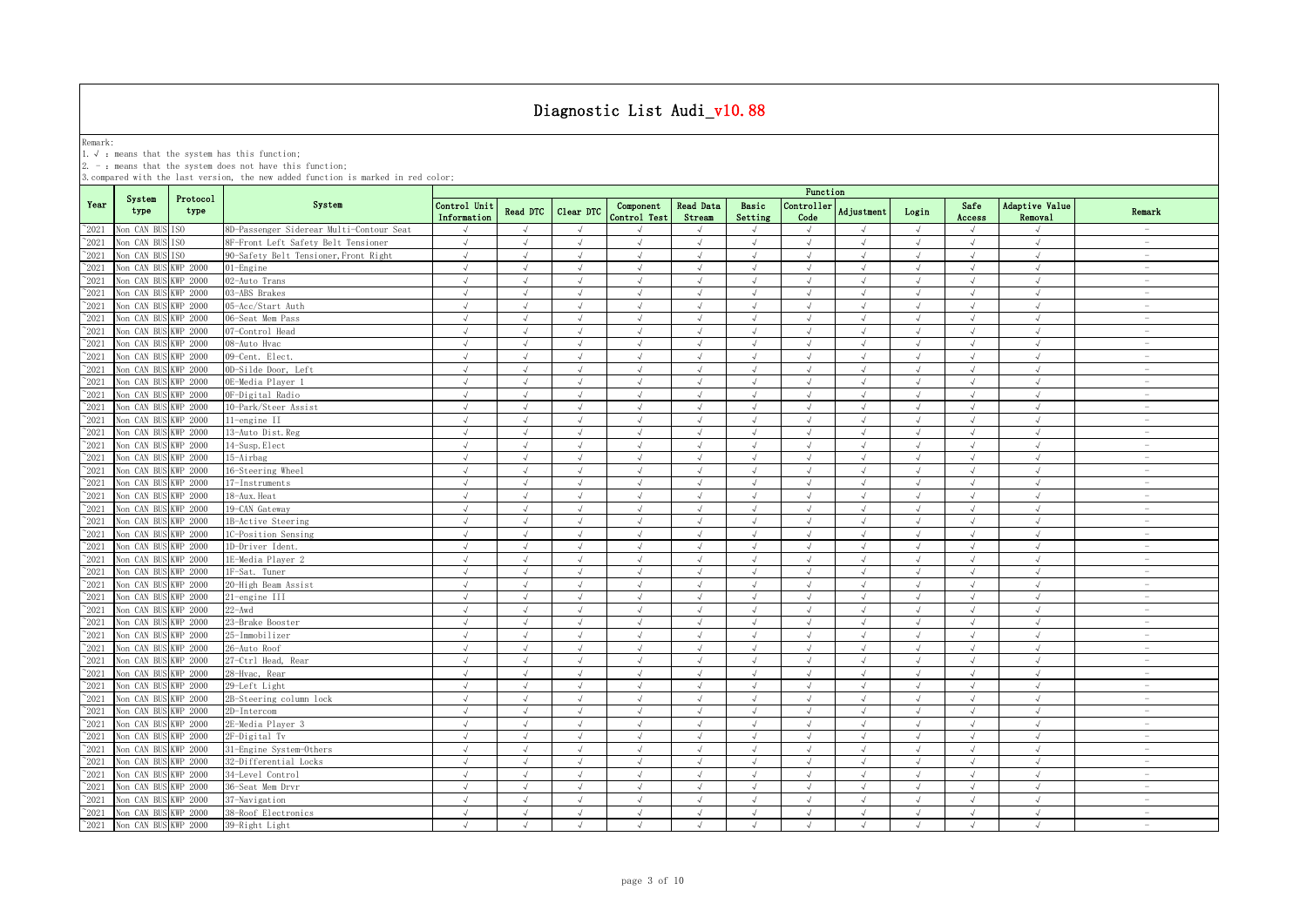Remark:<br>1.√ : means that the system has this function;<br>2. - : means that the system does not have this function;

|                |                      |                  |                                             | Function                    |               |               |                           |                     |                             |                    |                |            |                |                           |                                 |
|----------------|----------------------|------------------|---------------------------------------------|-----------------------------|---------------|---------------|---------------------------|---------------------|-----------------------------|--------------------|----------------|------------|----------------|---------------------------|---------------------------------|
| Year           | System<br>type       | Protocol<br>type | System                                      | Control Unit<br>Information | Read DTC      | Clear DTC     | Component<br>Control Test | Read Data<br>Stream | Basic<br>Setting            | Controller<br>Code | Adjustment     | Login      | Safe<br>Access | Adaptive Value<br>Removal | Remark                          |
| $^{\sim}$ 2021 | Non CAN BUS          | <b>KWP 2000</b>  | 3B-Sensor Electronic Equipment              |                             | $\mathcal{L}$ | $\sqrt{ }$    |                           |                     | $\sqrt{ }$                  |                    |                | $\sqrt{ }$ | $\sqrt{ }$     |                           | $\overline{\phantom{a}}$        |
| $\degree$ 2021 | Non CAN BUS          | <b>KWP 2000</b>  | 3C-Lane Change                              | $\sqrt{ }$                  | $\sqrt{ }$    | $\sqrt{ }$    | $\sqrt{ }$                | $\sqrt{ }$          | $\sqrt{ }$                  | $\sqrt{ }$         | $\sqrt{ }$     | $\sqrt{ }$ | $\sqrt{ }$     | $\sqrt{ }$                | $\sim$                          |
| $^{\sim}2021$  | Non CAN BU           | KWP 2000         | 3D-Special Function                         | $\sqrt{ }$                  | $\sqrt{ }$    | $\sqrt{ }$    | $\sqrt{ }$                | $\sqrt{ }$          | $\sqrt{ }$                  | $\sqrt{ }$         | $\sqrt{ }$     | $\sqrt{ }$ | $\sqrt{ }$     | $\sqrt{ }$                | $\overline{\phantom{a}}$        |
| $^{\sim}2021$  | Non CAN BU           | WP 2000          | 3E-Media Player 4                           | $\sqrt{ }$                  | $\sqrt{ }$    | $\sqrt{ }$    | $\sqrt{ }$                | $\sqrt{ }$          | $\sqrt{ }$                  | $\sqrt{ }$         | $\sqrt{ }$     | $\sqrt{ }$ | $\sqrt{ }$     | $\sqrt{2}$                | $\sim$                          |
| $\degree$ 2021 | Non CAN BUS          | WP 2000          | 42-Door Elect, Driver                       | $\sqrt{ }$                  | $\sqrt{ }$    | $\sqrt{ }$    | $\sqrt{ }$                | $\sqrt{ }$          | $\sqrt{ }$                  | $\sqrt{ }$         | $\sqrt{ }$     | $\sqrt{ }$ | $\sqrt{ }$     | $\sqrt{ }$                | $\hspace{0.1mm}-\hspace{0.1mm}$ |
| $\degree$ 2021 | Non CAN BUS          | WP 2000          | 44-Steering Assist                          | $\sqrt{ }$                  | $\sqrt{ }$    | $\sqrt{ }$    | $\sqrt{}$                 |                     | $\sqrt{ }$                  | $\sqrt{ }$         | $\sqrt{ }$     | $\sqrt{ }$ | $\sqrt{ }$     | $\sqrt{ }$                | $\sim$                          |
| 2021           | Non CAN BUS          | WP 2000          | 46-Central Conv                             | $\sqrt{}$                   | $\sqrt{ }$    | J             | J                         |                     | $\sqrt{ }$                  | J                  | $\sqrt{ }$     | $\sqrt{ }$ | J              | J                         | $\sim$                          |
| 2021           | Non CAN BUS          | WP 2000          | 47-Sound System                             | $\sqrt{ }$                  | $\sqrt{ }$    | $\sqrt{ }$    | $\sqrt{}$                 |                     | $\sqrt{ }$                  | J                  | $\sqrt{ }$     | $\sqrt{ }$ | $\sqrt{ }$     | $\sqrt{ }$                | $\sim$                          |
| 2021           | Non CAN BUS          | KWP 2000         | 48-Seat, Rear, Ds                           | $\sqrt{ }$                  | $\sqrt{ }$    | J             | J                         |                     | $\sqrt{ }$                  | J                  | $\sqrt{ }$     | $\sqrt{ }$ | $\sqrt{}$      | $\sqrt{ }$                |                                 |
| 2021           | Non CAN BUS          | KWP 2000         | 4C-Tyre Pressure II                         | $\sqrt{ }$                  | $\sqrt{ }$    | $\sqrt{ }$    | J                         |                     | $\sqrt{ }$                  | $\sqrt{ }$         | $\sqrt{ }$     | $\sqrt{ }$ | $\sqrt{ }$     | $\sqrt{ }$                | $\overline{\phantom{m}}$        |
| 2021           | Non CAN BUS          | WP 2000          | 4E-Ctrl Head Rr                             | $\sqrt{ }$                  | $\sqrt{ }$    | $\sqrt{ }$    | $\sqrt{ }$                |                     | $\sqrt{ }$                  | $\sqrt{ }$         | $\sqrt{ }$     | $\sqrt{ }$ | $\sqrt{ }$     | $\sqrt{ }$                | $\overline{\phantom{a}}$        |
| $^{\sim}$ 2021 | Non CAN BUS          | WP 2000          | 4F-Central Electronic Control System II     | $\sqrt{ }$                  | $\sqrt{ }$    | $\sqrt{ }$    | $\sqrt{ }$                |                     | $\sqrt{ }$                  | $\sqrt{ }$         | $\sqrt{ }$     | $\sqrt{ }$ | $\sqrt{ }$     | $\sqrt{ }$                | $\overline{\phantom{a}}$        |
| $\degree$ 2021 | Non CAN BUS          | KWP 2000         | 51-Electric Driving                         | $\sqrt{ }$                  | $\sqrt{ }$    | $\sqrt{ }$    | $\sqrt{ }$                | $\sqrt{ }$          | $\sqrt{ }$                  | $\sqrt{ }$         | $\sqrt{ }$     | $\sqrt{ }$ | $\sqrt{ }$     | $\sqrt{ }$                | $\overline{\phantom{a}}$        |
| $^{\sim}$ 2021 | Non CAN BUS          | KWP 2000         | 52-Door Elect, Pass                         | $\sqrt{ }$                  | $\sqrt{ }$    | $\sqrt{ }$    | $\sqrt{ }$                | $\sqrt{ }$          | $\sqrt{ }$                  | $\sqrt{ }$         | $\sqrt{ }$     | $\sqrt{ }$ | $\sqrt{ }$     | $\sqrt{ }$                | $\sim$                          |
| $\degree$ 2021 | Non CAN BUS          | KWP 2000         | 53-Parking Brake                            | $\sqrt{ }$                  | $\sqrt{ }$    | $\sqrt{}$     | $\sqrt{ }$                | $\sqrt{ }$          | $\sqrt{ }$                  | $\sqrt{ }$         | $\sqrt{ }$     | $\sqrt{ }$ | $\sqrt{ }$     | $\sqrt{2}$                | $\overline{\phantom{a}}$        |
| $\degree$ 2021 | Non CAN BUS          | KWP 2000         | 55-Xenon Range                              | $\sqrt{ }$                  | $\sqrt{ }$    | $\sqrt{ }$    | $\sqrt{}$                 |                     | $\sqrt{ }$                  | $\sqrt{ }$         | $\sqrt{ }$     | $\sqrt{ }$ | $\sqrt{ }$     | $\sqrt{ }$                | $\sim$                          |
| $^{\sim}2021$  | Non CAN BUS          | <b>KWP 2000</b>  | 56-Radio                                    | $\sqrt{ }$                  | $\sqrt{ }$    | $\sqrt{ }$    | $\sqrt{ }$                | $\sqrt{ }$          | $\sqrt{ }$                  | $\sqrt{ }$         | $\sqrt{ }$     | $\sqrt{ }$ | $\sqrt{ }$     | $\sqrt{ }$                | $\sim$                          |
| $^{\sim}2021$  | Non CAN BUS          | KWP 2000         | 57-Tv Tuner                                 | $\sqrt{ }$                  | $\sqrt{ }$    | $\sqrt{ }$    | $\sqrt{ }$                | $\sqrt{ }$          | $\sqrt{ }$                  | $\sqrt{ }$         | $\sqrt{ }$     | $\sqrt{ }$ | $\sqrt{ }$     | $\sqrt{ }$                | $\overline{\phantom{a}}$        |
| $^{\sim}2021$  | Non CAN BUS          | KWP 2000         | 59-Tow Protection                           | $\sqrt{ }$                  | $\sqrt{ }$    | $\sqrt{ }$    | $\sqrt{ }$                | $\sqrt{ }$          | $\sqrt{ }$                  | $\sqrt{ }$         | $\sqrt{ }$     | $\sqrt{ }$ | $\sqrt{ }$     | $\sqrt{ }$                | $\sim$                          |
| $\degree$ 2021 | Non CAN BUS          | KWP 2000         | 5B-Passenger Side Rear Seat Adjustment      | $\sqrt{ }$                  | $\sqrt{ }$    | $\sqrt{ }$    | J                         |                     | $\sqrt{ }$                  | $\sqrt{ }$         | $\sqrt{ }$     | $\sqrt{ }$ | $\sqrt{ }$     | $\sqrt{ }$                | $\sim$                          |
| $^{\sim}2021$  | Non CAN BUS          | KWP 2000         | 5C-Lane Maintain                            | $\sqrt{ }$                  | $\sqrt{ }$    | $\sqrt{ }$    | $\sqrt{ }$                | $\sqrt{ }$          | $\sqrt{ }$                  | $\sqrt{ }$         | $\sqrt{ }$     | $\sqrt{ }$ | $\sqrt{ }$     | $\sqrt{ }$                | $\sim$                          |
| $^{\sim}2021$  | Non CAN BUS          | WP 2000          | 5D-Operations                               |                             | J             |               | $\sqrt{ }$                |                     |                             |                    |                |            |                |                           | $\overline{\phantom{a}}$        |
| 2021           | Non CAN BUS          | KWP 2000         | 5E-Ctrl Head Lr                             | √                           | $\sqrt{ }$    | $\sqrt{ }$    | √                         |                     | $\sqrt{ }$                  | √                  | $\sqrt{ }$     | $\sqrt{ }$ | $\sqrt{}$      | $\sqrt{ }$                | $\overline{\phantom{a}}$        |
| 2021           | Non CAN BUS          | KWP 2000         | 5F-Information Electr.                      |                             | $\sqrt{ }$    | $\mathcal{A}$ |                           |                     | $\mathcal{N}_{\mathcal{N}}$ | J                  | $\lambda$      |            |                |                           | $\overline{\phantom{a}}$        |
| $^{\sim}2021$  | Non CAN BUS          | KWP 2000         | 61-Battery Regul.                           |                             | $\sqrt{ }$    | J             | $\sqrt{}$                 |                     | $\sqrt{ }$                  | J                  | $\sqrt{ }$     | $\sqrt{ }$ |                | J                         |                                 |
| $^{\sim}$ 2021 | Non CAN BUS          | KWP 2000         | 62-Door Elect, Left                         | $\sqrt{ }$                  | $\sqrt{ }$    | $\sqrt{ }$    | $\sqrt{ }$                |                     | $\sqrt{ }$                  | $\sqrt{ }$         | $\sqrt{ }$     | $\sqrt{ }$ | $\sqrt{ }$     | $\sqrt{ }$                |                                 |
| $^{\sim}$ 2021 | Non CAN BUS          | KWP 2000         | 63-Entry Assist, D                          | $\sqrt{ }$                  | $\sqrt{ }$    | $\sqrt{ }$    | $\sqrt{ }$                | $\sqrt{ }$          | $\sqrt{ }$                  | $\sqrt{ }$         | $\sqrt{ }$     | $\sqrt{ }$ | $\sqrt{ }$     | $\sqrt{ }$                | $\sim$                          |
| $^{\sim}$ 2021 | Non CAN BUS          | KWP 2000         | 65-Tire Pressure                            | $\sqrt{ }$                  | $\sqrt{ }$    | $\sqrt{}$     | $\sqrt{}$                 | $\sqrt{ }$          | $\sqrt{ }$                  | $\sqrt{ }$         | $\sqrt{ }$     | $\sqrt{ }$ | $\sqrt{ }$     | $\sqrt{ }$                | $\sim$                          |
| $^{\sim}$ 2021 | Non CAN BUS          | KWP 2000         | 66-Seat, Rear Ps                            | $\sqrt{ }$                  | $\sqrt{ }$    | $\sqrt{ }$    | $\sqrt{}$                 |                     | $\sqrt{ }$                  | $\sqrt{ }$         | $\sqrt{ }$     | $\sqrt{ }$ | $\sqrt{ }$     | $\sqrt{ }$                | $\sim$                          |
| $\degree$ 2021 | Non CAN BUS          | KWP 2000         | 67-Voice Control                            | $\sqrt{ }$                  | $\sqrt{ }$    | $\sqrt{ }$    | $\sqrt{ }$                | $\sqrt{ }$          | $\sqrt{ }$                  | $\sqrt{ }$         | $\sqrt{ }$     | $\sqrt{ }$ | $\sqrt{ }$     | $\sqrt{ }$                | $\sim$                          |
| $\degree$ 2021 | Non CAN BUS          | KWP 2000         | 68-Wiper Electr.                            | $\sqrt{ }$                  | $\sqrt{ }$    | $\sqrt{ }$    | $\sqrt{ }$                | $\sqrt{ }$          | $\sqrt{ }$                  | $\sqrt{ }$         | $\sqrt{ }$     | $\sqrt{ }$ | $\sqrt{ }$     | $\sqrt{ }$                | $\overline{\phantom{a}}$        |
| $\degree$ 2021 | Non CAN BU           | KWP 2000         | 69-Trailer                                  | $\sqrt{ }$                  | $\sqrt{ }$    | $\sqrt{ }$    | $\sqrt{ }$                | $\sqrt{ }$          | $\sqrt{ }$                  | $\sqrt{ }$         | $\sqrt{ }$     | $\sqrt{ }$ | $\sqrt{ }$     | $\sqrt{ }$                | $\sim$                          |
| $^{\sim}2021$  | Non CAN BUS          | KWP 2000         | 6C-Back-Up Cam.                             | $\sqrt{ }$                  | $\sqrt{ }$    | $\sqrt{ }$    | $\sqrt{ }$                | $\sqrt{ }$          | $\sqrt{ }$                  | $\sqrt{ }$         | $\sqrt{ }$     | $\sqrt{ }$ | $\sqrt{ }$     | $\sqrt{ }$                | $\overline{\phantom{a}}$        |
| $^{\sim}2021$  | Non CAN BUS          | KWP 2000         | 6D-Trunk Elect.                             | $\sqrt{ }$                  | $\sqrt{ }$    | $\sqrt{ }$    | $\sqrt{ }$                | $\sqrt{ }$          | $\sqrt{ }$                  | $\sqrt{ }$         | $\sqrt{ }$     | $\sqrt{ }$ | $\sqrt{ }$     | $\sqrt{ }$                | $\overline{\phantom{a}}$        |
| $^{\sim}2021$  | Non CAN BUS          | WP 2000          | 6E-Ctrl Head Roof                           | $\sqrt{ }$                  | $\sqrt{ }$    | $\sqrt{ }$    | $\sqrt{ }$                | $\sqrt{ }$          | $\sqrt{ }$                  | $\sqrt{ }$         | $\sqrt{ }$     | $\sqrt{ }$ | $\sqrt{ }$     | $\sqrt{ }$                | $\sim$                          |
| $\degree$ 2021 | Non CAN BUS          | WP 2000          | 6F-Central Electronic Control System II     | $\sqrt{ }$                  | $\sqrt{ }$    | $\sqrt{}$     | $\sqrt{}$                 | $\sqrt{ }$          | $\sqrt{ }$                  | $\sqrt{ }$         | $\sqrt{ }$     | $\sqrt{ }$ | $\sqrt{ }$     | $\sqrt{ }$                | $\hspace{0.1mm}-\hspace{0.1mm}$ |
| 2021           | Non CAN BUS          | KWP 2000         | 71-Battery Charger                          | $\sqrt{ }$                  | $\sqrt{ }$    | $\sqrt{ }$    | $\sqrt{ }$                | $\sqrt{ }$          | $\sqrt{ }$                  | $\sqrt{ }$         | $\sqrt{ }$     | $\sqrt{ }$ | $\sqrt{}$      | $\sqrt{ }$                | $\overline{\phantom{a}}$        |
| 2021           | Non CAN BUS          | KWP 2000         | 72-Door Elect, Right                        |                             | $\sqrt{ }$    | J             | $\sqrt{ }$                |                     | $\sqrt{ }$                  | J                  | $\sqrt{ }$     | $\sqrt{ }$ | J              | J                         | $\overline{\phantom{a}}$        |
| 2021           | Non CAN BUS          | KWP 2000         | 73-Entry Assist, I                          |                             |               | $\sqrt{ }$    |                           |                     | J                           | J                  | $\overline{u}$ |            |                |                           | $\overline{\phantom{a}}$        |
| $^{\sim}$ 2021 | Non CAN BUS          | KWP 2000         | 74-Chassis Control                          | J                           | $\sqrt{ }$    | J             | J                         |                     | $\sqrt{ }$                  | J                  |                | $\sqrt{ }$ |                |                           |                                 |
| $^{\sim}2021$  | Non CAN BUS          | WP 2000          | 75-Telematics                               | J                           | $\sqrt{ }$    | $\sqrt{ }$    | $\sqrt{ }$                |                     | $\sqrt{ }$                  | $\sqrt{ }$         | $\sqrt{ }$     | $\sqrt{ }$ | $\sqrt{ }$     | $\sqrt{ }$                |                                 |
| $^{\sim}$ 2021 | Non CAN BUS          | KWP 2000         | 76-Park Assist                              | J                           | $\sqrt{ }$    | $\sqrt{ }$    | $\sqrt{}$                 |                     | $\sqrt{ }$                  | J                  | $\sqrt{ }$     | $\sqrt{ }$ | $\sqrt{ }$     | J                         | $\sim$                          |
| $^{\sim}$ 2021 | Non CAN BUS          | <b>KWP 2000</b>  | 77-Telephone                                | $\sqrt{ }$                  | $\sqrt{ }$    | $\sqrt{ }$    | $\sqrt{ }$                | $\sqrt{ }$          | $\sqrt{ }$                  | $\sqrt{ }$         | $\sqrt{ }$     | $\sqrt{ }$ | $\sqrt{ }$     | $\sqrt{ }$                | $\sim$                          |
| $^{\sim}$ 2021 | Non CAN BUS          | KWP 2000         | 78-Silde Door, Right                        | $\sqrt{ }$                  | $\sqrt{ }$    | $\sqrt{ }$    | $\sqrt{}$                 |                     | $\sqrt{ }$                  | $\sqrt{ }$         | $\sqrt{ }$     | $\sqrt{ }$ | $\sqrt{ }$     | $\sqrt{ }$                | $\sim$                          |
| $^{\sim}$ 2021 | Non CAN BUS          | <b>KWP 2000</b>  | 7D-Aux Heat                                 | $\sqrt{ }$                  | $\sqrt{ }$    | $\sqrt{}$     | $\sqrt{ }$                | $\sqrt{ }$          | $\sqrt{ }$                  | $\sqrt{ }$         | $\sqrt{ }$     | $\sqrt{ }$ | $\sqrt{ }$     | $\sqrt{2}$                | $\sim$                          |
| $^{\sim}2021$  | Non CAN BUS          | <b>KWP 2000</b>  | 7E-Ctrl Head Dash                           | $\sqrt{ }$                  | $\sqrt{ }$    | $\sqrt{ }$    | $\sqrt{}$                 | $\sqrt{ }$          | $\sqrt{ }$                  | $\sqrt{ }$         | $\sqrt{ }$     | $\sqrt{ }$ | $\sqrt{ }$     | $\sqrt{ }$                | $\overline{\phantom{a}}$        |
| $^{\sim}$ 2021 | Non CAN BUS          | <b>KWP 2000</b>  | 7F-Information Electronic Control System II | $\sqrt{ }$                  | $\sqrt{ }$    | $\sqrt{ }$    | $\sqrt{ }$                | $\sqrt{ }$          | $\sqrt{ }$                  | $\sqrt{ }$         | $\sqrt{ }$     | $\sqrt{ }$ | $\sqrt{ }$     | $\sqrt{2}$                | $\sim$                          |
| $^{\sim}$ 2021 | Non CAN BUS KWP 2000 |                  | 81-Selector Lever                           | $\sqrt{ }$                  | $\sqrt{ }$    | $\sqrt{ }$    | $\sqrt{ }$                | $\sqrt{ }$          | $\sqrt{ }$                  | $\sqrt{ }$         | $\lambda$      | $\sqrt{ }$ | $\sqrt{ }$     | $\sqrt{ }$                | $\sim$                          |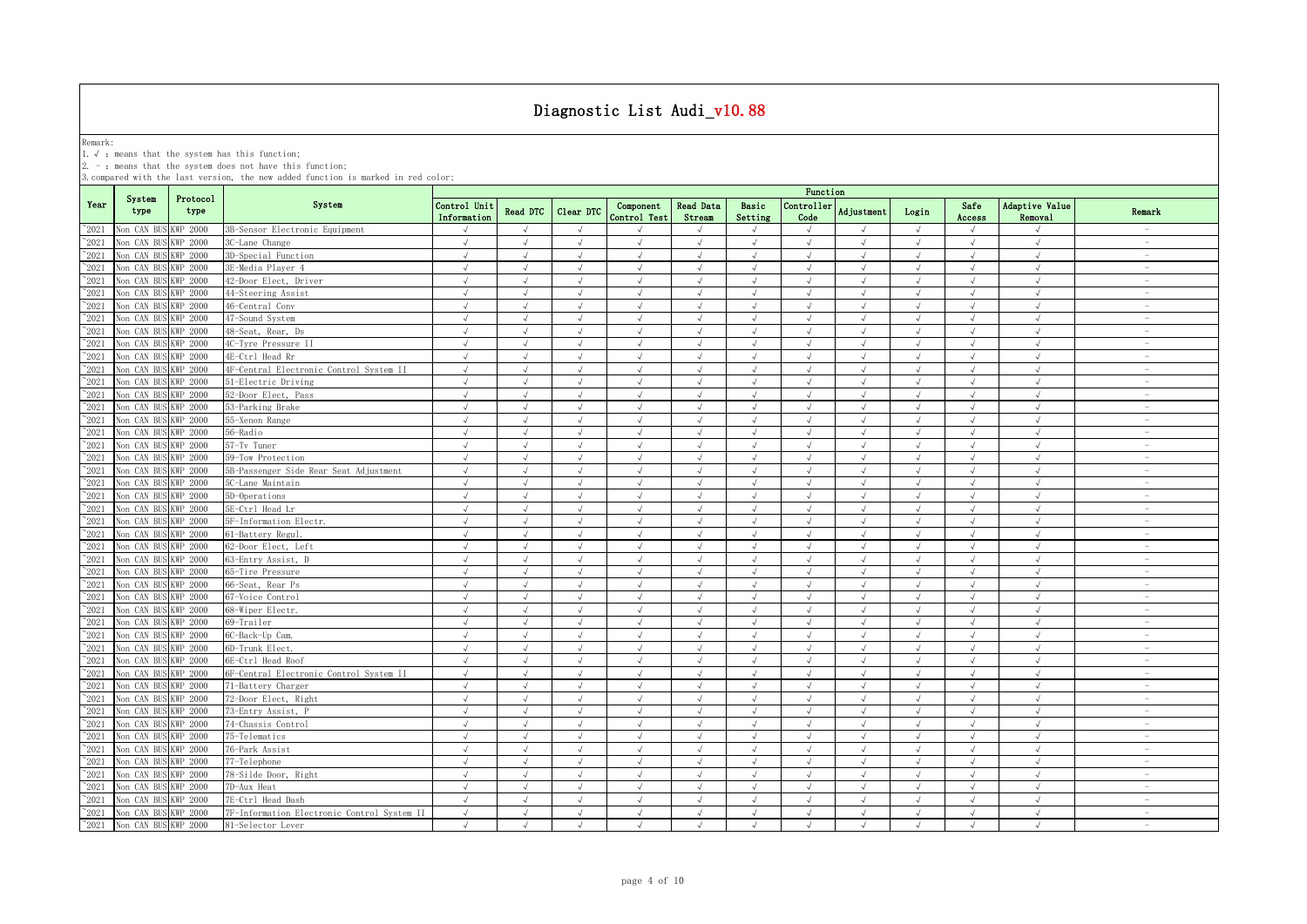Remark:<br>1.√ : means that the system has this function;<br>2. - : means that the system does not have this function;

|                |                |                  |                                          | Function                    |               |               |                           |                     |                             |                    |                |            |                |                                  |                                 |
|----------------|----------------|------------------|------------------------------------------|-----------------------------|---------------|---------------|---------------------------|---------------------|-----------------------------|--------------------|----------------|------------|----------------|----------------------------------|---------------------------------|
| Year           | System<br>type | Protocol<br>type | System                                   | Control Unit<br>Information | Read DTC      | Clear DTC     | Component<br>Control Test | Read Data<br>Stream | Basic<br>Setting            | Controller<br>Code | Adjustment     | Login      | Safe<br>Access | <b>Adaptive Value</b><br>Removal | Remark                          |
| $^{\sim}$ 2021 | Non CAN BUS    | KWP 2000         | 88-Driver Side Multi-Contour Seat        |                             | $\sqrt{ }$    | $\sqrt{ }$    |                           |                     | $\sqrt{ }$                  |                    |                | $\sqrt{ }$ | $\sqrt{ }$     |                                  | $\sim$                          |
| $\degree$ 2021 | Non CAN BU     | <b>KWP 2000</b>  | 89-Passenger Sidemulti-Contour Seat      | $\sqrt{ }$                  | $\sqrt{ }$    | $\sqrt{ }$    | $\sqrt{ }$                | $\sqrt{ }$          | $\sqrt{ }$                  | $\sqrt{ }$         | $\sqrt{ }$     | $\sqrt{ }$ | $\sqrt{ }$     | $\sqrt{ }$                       | $\overline{\phantom{a}}$        |
| $^{\sim}2021$  | Non CAN BU     | KWP 2000         | 8A-Driver Side Rear Multi-Contour Seat   | $\sqrt{ }$                  | $\sqrt{ }$    | $\sqrt{ }$    | $\sqrt{ }$                | $\sqrt{ }$          | $\sqrt{ }$                  | $\sqrt{ }$         | $\sqrt{ }$     | $\sqrt{ }$ | $\sqrt{ }$     | $\sqrt{ }$                       | $\sim$                          |
| $\degree$ 2021 | Non CAN BU     | WP 2000          | 8D-Passenger Siderear Multi-Contour Seat | $\sqrt{ }$                  | $\sqrt{ }$    | $\sqrt{ }$    | $\sqrt{ }$                | $\sqrt{ }$          | $\sqrt{ }$                  | $\sqrt{ }$         | $\sqrt{ }$     | $\sqrt{ }$ | $\sqrt{ }$     | $\sqrt{ }$                       | $\sim$                          |
| $^{\sim}2021$  | Non CAN BU     | WP 2000          | 8F-Front Left Safety Belt Tensioner      | $\sqrt{ }$                  | $\sqrt{ }$    | $\sqrt{ }$    | $\sqrt{ }$                | $\sqrt{ }$          | $\sqrt{ }$                  | $\sqrt{ }$         | $\sqrt{ }$     | $\sqrt{ }$ | $\sqrt{ }$     | $\sqrt{ }$                       | $\sim$                          |
| $^{\sim}2021$  | Non CAN BUS    | KWP 2000         | 90-Safety Belt Tensioner, Front Right    | $\sqrt{ }$                  | $\sqrt{ }$    | $\sqrt{ }$    | $\sqrt{ }$                | $\sqrt{ }$          | $\sqrt{ }$                  | $\sqrt{ }$         | $\sqrt{ }$     | $\sqrt{ }$ | $\sqrt{ }$     | $\sqrt{ }$                       | $\overline{\phantom{a}}$        |
| $^{\sim}2021$  | CAN BUS        |                  | 01-Engine                                | $\sqrt{ }$                  | √             | $\sqrt{ }$    | $\sqrt{}$                 |                     | $\sqrt{}$                   | $\sqrt{ }$         |                | $\sqrt{ }$ | √              | $\sqrt{ }$                       | $\overline{\phantom{a}}$        |
| $^{\sim}2021$  | CAN BUS        | TP               | 02-Auto Trans                            | $\sqrt{ }$                  | $\sqrt{ }$    | $\sqrt{ }$    | $\sqrt{ }$                |                     | $\sqrt{ }$                  | $\sqrt{ }$         |                | $\sqrt{ }$ | J              | $\sqrt{ }$                       | $\overline{\phantom{a}}$        |
| 2021           | CAN BUS        | TP               | 03-ABS Brakes                            | J                           | $\mathcal{A}$ | $\mathcal{L}$ | $\sqrt{ }$                |                     | $\sqrt{ }$                  | $\sqrt{ }$         |                | $\sqrt{ }$ | $\sqrt{ }$     | $\sqrt{ }$                       | $\sim$                          |
| 2021           | CAN BUS        | ТP               | 05-Acc/Start Auth                        | $\sqrt{ }$                  | $\sqrt{ }$    | $\sqrt{2}$    | $\sqrt{ }$                | $\sqrt{ }$          | $\sqrt{ }$                  | $\sqrt{ }$         | $\sqrt{ }$     | $\sqrt{ }$ | $\sqrt{ }$     | $\sqrt{ }$                       | $\overline{\phantom{a}}$        |
| $^{\sim}$ 2021 | CAN BUS        | TР               | 06-Seat Mem Pass                         | $\sqrt{ }$                  | $\mathcal{A}$ | J             | $\sqrt{ }$                |                     | $\sqrt{ }$                  | J                  |                | $\sqrt{ }$ | $\sqrt{ }$     | J                                |                                 |
| $^{\sim}$ 2021 | CAN BUS        | TP               | 07-Control Head                          | $\sqrt{ }$                  | $\sqrt{ }$    | $\sqrt{ }$    | $\sqrt{ }$                | $\sqrt{ }$          | $\sqrt{ }$                  | $\sqrt{ }$         |                | $\sqrt{ }$ | $\sqrt{ }$     | $\sqrt{ }$                       | $\overline{\phantom{a}}$        |
| $^{\sim}$ 2021 | CAN BUS        | TP               | 08-Auto Hvac                             | $\sqrt{ }$                  | $\sqrt{ }$    | $\sqrt{ }$    | $\sqrt{ }$                | $\sqrt{ }$          | $\sqrt{ }$                  | $\sqrt{ }$         | $\sqrt{ }$     | $\sqrt{ }$ | $\sqrt{ }$     | $\sqrt{ }$                       | $\sim$                          |
| $^{\sim}$ 2021 | CAN BUS        | TP               | 09-Cent. Elect.                          | $\sqrt{ }$                  | $\sqrt{ }$    | $\sqrt{ }$    | $\sqrt{ }$                | $\sqrt{ }$          | $\sqrt{ }$                  | $\sqrt{ }$         | $\sqrt{ }$     | $\sqrt{ }$ | $\sqrt{ }$     | $\sqrt{ }$                       | $\sim$                          |
| $^{\sim}$ 2021 | AN BUS         | TP               | 0D-Silde Door, Left                      | $\sqrt{ }$                  | $\sqrt{ }$    | $\sqrt{ }$    | $\sqrt{ }$                | $\sqrt{ }$          | $\sqrt{ }$                  | $\sqrt{ }$         | $\sqrt{ }$     | $\sqrt{ }$ | $\sqrt{ }$     | $\sqrt{ }$                       | $\sim$                          |
| $^{\sim}$ 2021 | CAN BUS        | TP               | OE-Media Player 1                        | $\sqrt{ }$                  | $\sqrt{ }$    | $\sqrt{ }$    | $\sqrt{ }$                | $\sqrt{ }$          | $\sqrt{ }$                  | $\sqrt{ }$         | $\mathcal{A}$  | $\sqrt{ }$ | $\sqrt{ }$     | $\sqrt{ }$                       | $\sim$                          |
| $\degree$ 2021 | CAN BUS        | TP               | OF-Digital Radio                         | $\sqrt{ }$                  | $\sqrt{ }$    | $\sqrt{ }$    | $\sqrt{ }$                | $\sqrt{ }$          | $\sqrt{ }$                  | $\sqrt{ }$         | $\sqrt{ }$     | $\sqrt{ }$ | $\sqrt{ }$     | $\sqrt{ }$                       | $\sim$                          |
| $\degree$ 2021 | CAN BUS        | TP               | 10-Park/Steer Assist                     | $\sqrt{ }$                  | $\sqrt{ }$    | $\sqrt{ }$    | $\sqrt{ }$                | $\sqrt{ }$          | $\sqrt{ }$                  | $\sqrt{ }$         | $\sqrt{ }$     | $\sqrt{ }$ | $\sqrt{ }$     | $\sqrt{ }$                       | $\overline{\phantom{a}}$        |
| $\degree$ 2021 | CAN BUS        | TP               | 11-engine II                             | $\sqrt{ }$                  | $\sqrt{ }$    | $\sqrt{ }$    | $\sqrt{ }$                | $\sqrt{ }$          | $\sqrt{ }$                  | $\sqrt{ }$         | $\sqrt{ }$     | $\sqrt{ }$ | $\sqrt{ }$     | $\sqrt{ }$                       | $\sim$                          |
| $^{\sim}2021$  | CAN BUS        | TP               | 13-Auto Dist. Reg                        | $\sqrt{ }$                  | $\sqrt{ }$    | $\sqrt{ }$    | $\sqrt{ }$                | $\sqrt{ }$          | $\sqrt{ }$                  | $\sqrt{ }$         | $\sqrt{ }$     | $\sqrt{ }$ | $\sqrt{ }$     | $\sqrt{ }$                       | $\overline{\phantom{a}}$        |
| $^{\sim}2021$  | CAN BUS        | TP               | 14-Susp. Elect                           | $\sqrt{ }$                  | $\sqrt{ }$    | $\sqrt{ }$    | $\sqrt{ }$                | $\sqrt{ }$          | $\sqrt{ }$                  | $\sqrt{ }$         | $\sqrt{ }$     | $\sqrt{ }$ | $\sqrt{ }$     | $\sqrt{ }$                       | $\sim$                          |
| $^{\sim}2021$  | CAN BUS        | TP               | 15-Airbag                                | $\sqrt{ }$                  | $\sqrt{ }$    | $\sqrt{ }$    | $\sqrt{ }$                | $\sqrt{ }$          | $\sqrt{ }$                  | $\sqrt{ }$         | $\sqrt{ }$     | $\sqrt{ }$ | $\sqrt{ }$     | $\sqrt{ }$                       | $\sim$                          |
| $\degree$ 2021 | CAN BUS        | TP               | 16-Steering Wheel                        | $\sqrt{ }$                  | $\sqrt{ }$    | $\sqrt{ }$    | $\sqrt{ }$                | $\sqrt{ }$          | $\sqrt{ }$                  | $\sqrt{ }$         | $\sqrt{ }$     | $\sqrt{ }$ | $\sqrt{ }$     | $\sqrt{ }$                       | $\overline{\phantom{a}}$        |
| 2021           | CAN BUS        | TP               | 17-Instruments                           | $\sqrt{ }$                  | J             |               | J                         |                     | J                           |                    | $\sqrt{ }$     | $\sqrt{ }$ | $\sqrt{ }$     | $\sqrt{ }$                       | A6L Meter Test                  |
| 2021           | CAN BUS        | TP               | 18-Aux. Heat                             | $\sqrt{ }$                  | J             | $\sqrt{ }$    | J                         |                     | $\sqrt{ }$                  | $\sqrt{ }$         |                | $\sqrt{ }$ | J              | $\sqrt{ }$                       | $\sim$                          |
| 2021           | CAN BUS        | TP               | 19-CAN Gateway                           |                             |               |               | $\mathcal{L}$             |                     | $\mathcal{N}_{\mathcal{N}}$ |                    |                | $\sqrt{ }$ | $\sqrt{ }$     |                                  |                                 |
| $^{\sim}$ 2021 | CAN BUS        | TP               | 1B-Active Steering                       | $\sqrt{ }$                  | J             | $\sqrt{2}$    | $\sqrt{ }$                |                     | $\sqrt{ }$                  | $\sqrt{ }$         |                | $\sqrt{ }$ | $\sqrt{ }$     | $\sqrt{ }$                       | $\overline{\phantom{a}}$        |
| $^{\sim}$ 2021 | CAN BUS        | TP               | 1C-Position Sensing                      | $\sqrt{ }$                  | $\sqrt{ }$    | $\sqrt{ }$    | $\sqrt{ }$                | $\sqrt{ }$          | $\sqrt{ }$                  | $\sqrt{ }$         | $\sqrt{ }$     | $\sqrt{ }$ | $\sqrt{ }$     | $\sqrt{ }$                       | $\sim$                          |
| $^{\sim}$ 2021 | CAN BUS        | TP               | 1D-Driver Ident.                         | $\sqrt{ }$                  | $\sqrt{ }$    | $\sqrt{ }$    | $\sqrt{ }$                | $\sqrt{ }$          | $\sqrt{ }$                  | $\sqrt{ }$         | $\sqrt{ }$     | $\sqrt{ }$ | $\sqrt{ }$     | $\sqrt{ }$                       | $\sim$                          |
| $^{\sim}$ 2021 | CAN BUS        | TP               | 1E-Media Plaver 2                        | $\sqrt{ }$                  | $\sqrt{ }$    | $\sqrt{ }$    | $\sqrt{ }$                | $\sqrt{ }$          | $\sqrt{ }$                  | $\sqrt{ }$         | $\sqrt{ }$     | $\sqrt{ }$ | $\sqrt{ }$     | $\sqrt{ }$                       | $\sim$                          |
| $^{\sim}$ 2021 | CAN BUS        | TP               | 1F-Sat. Tuner                            | $\sqrt{ }$                  | $\sqrt{ }$    | $\sqrt{ }$    | $\sqrt{ }$                | $\sqrt{ }$          | $\sqrt{ }$                  | $\sqrt{ }$         | $\sqrt{ }$     | $\sqrt{ }$ | $\sqrt{ }$     | $\sqrt{ }$                       | $\sim$                          |
| $\degree$ 2021 | CAN BUS        | TP               | 20-High Beam Assist                      | $\sqrt{ }$                  | $\sqrt{ }$    | $\sqrt{ }$    | $\sqrt{ }$                | $\sqrt{ }$          | $\sqrt{ }$                  | $\sqrt{ }$         | $\sqrt{ }$     | $\sqrt{ }$ | $\sqrt{ }$     | $\sqrt{ }$                       | $\sim$                          |
| $^{\sim}$ 2021 | CAN BUS        | TP               | 21-engine III                            | $\sqrt{ }$                  | $\sqrt{ }$    | $\sqrt{ }$    | $\sqrt{ }$                | $\sqrt{ }$          | $\sqrt{ }$                  | $\sqrt{ }$         | $\sqrt{ }$     | $\sqrt{ }$ | $\sqrt{ }$     | $\sqrt{ }$                       | $\sim$                          |
| $^{\sim}$ 2021 | CAN BUS        | TP               | $22 - Awd$                               | $\sqrt{ }$                  | $\sqrt{ }$    | $\sqrt{ }$    | $\sqrt{ }$                | $\sqrt{ }$          | $\sqrt{ }$                  | $\sqrt{ }$         | $\sqrt{ }$     | $\sqrt{ }$ | $\sqrt{ }$     | $\sqrt{ }$                       | $\sim$                          |
| $^{\sim}$ 2021 | CAN BUS        | TP               | 23-Brake Booster                         | $\sqrt{ }$                  | $\sqrt{ }$    | $\sqrt{ }$    | $\sqrt{ }$                | $\sqrt{ }$          | $\sqrt{ }$                  | $\sqrt{ }$         | $\sqrt{ }$     | $\sqrt{ }$ | $\sqrt{ }$     | $\sqrt{ }$                       | $\sim$                          |
| $\degree$ 2021 | CAN BUS        | TP               | 25-Immobilizer                           | $\sqrt{ }$                  | $\sqrt{ }$    | $\sqrt{ }$    | $\sqrt{ }$                | $\sqrt{ }$          | $\sqrt{ }$                  | $\sqrt{ }$         | $\sqrt{ }$     | $\sqrt{ }$ | $\sqrt{ }$     | $\sqrt{ }$                       | $\sim$                          |
| $^{\sim}$ 2021 | CAN BUS        | TP               | 26-Auto Roof                             | $\sqrt{ }$                  | $\sqrt{ }$    | $\sqrt{ }$    | $\sqrt{ }$                | $\sqrt{}$           | $\sqrt{ }$                  | $\sqrt{ }$         | $\sqrt{ }$     | $\sqrt{ }$ | $\sqrt{ }$     | $\sqrt{ }$                       | $\hspace{0.1mm}-\hspace{0.1mm}$ |
| $^{\sim}2021$  | CAN BUS        | TP               | 27-Ctrl Head, Rear                       | $\sqrt{ }$                  | $\sqrt{ }$    | $\sqrt{ }$    | $\sqrt{ }$                | $\sqrt{ }$          | $\sqrt{ }$                  | $\sqrt{ }$         | $\sqrt{ }$     | $\sqrt{ }$ | $\sqrt{ }$     | $\sqrt{ }$                       | $\sim$                          |
| 2021           | AN BUS         | TP               | 28-Hvac, Rear                            | $\sqrt{ }$                  | $\sqrt{ }$    | $\sqrt{ }$    | $\mathcal{L}$             |                     | $\sqrt{ }$                  | $\sqrt{ }$         | $\overline{u}$ | $\sqrt{ }$ | J              | $\sqrt{ }$                       | $\sim$                          |
| 2021           | CAN BUS        | ТP               | 29-Left Light                            | $\sqrt{ }$                  | $\sqrt{ }$    | $\sqrt{2}$    | $\sqrt{ }$                | $\sqrt{ }$          | $\sqrt{ }$                  | $\sqrt{ }$         | $\sqrt{ }$     | $\sqrt{ }$ | $\sqrt{ }$     | $\sqrt{ }$                       | $\overline{\phantom{a}}$        |
| 2021           | CAN BUS        | TP               | 2B-Steering column lock                  | $\sqrt{ }$                  | $\sqrt{ }$    | $\sqrt{ }$    | $\sqrt{ }$                |                     | $\sqrt{ }$                  | $\sqrt{ }$         | $\sqrt{ }$     | $\sqrt{ }$ | $\sqrt{ }$     | $\sqrt{ }$                       | $\overline{\phantom{0}}$        |
| $^{\sim}$ 2021 | CAN BUS        | TP               | 2D-Intercom                              | $\sqrt{ }$                  | J             | $\sqrt{ }$    | $\sqrt{ }$                |                     | J                           | $\sqrt{ }$         |                | $\sqrt{ }$ | $\sqrt{ }$     | $\sqrt{ }$                       | $\overline{\phantom{0}}$        |
| $^{\sim}$ 2021 | CAN BUS        | TP               | 2E-Media Player 3                        | $\sqrt{ }$                  | $\sqrt{ }$    | $\sqrt{ }$    | $\sqrt{ }$                | $\sqrt{ }$          | $\sqrt{ }$                  | $\sqrt{ }$         | $\sqrt{ }$     | $\sqrt{ }$ | $\sqrt{ }$     | $\sqrt{ }$                       | $\overline{\phantom{a}}$        |
| $^{\sim}$ 2021 | CAN BUS        | TP               | 2F-Digital Tv                            | $\sqrt{ }$                  | $\sqrt{ }$    | $\sqrt{ }$    | $\sqrt{ }$                |                     | $\sqrt{ }$                  | $\sqrt{ }$         | $\sqrt{ }$     | $\sqrt{ }$ | $\sqrt{ }$     | $\sqrt{ }$                       | $\overline{\phantom{a}}$        |
| $\degree$ 2021 | CAN BUS        | TP               | 31-Engine System-Others                  | $\sqrt{ }$                  | $\sqrt{ }$    | $\sqrt{ }$    | $\sqrt{ }$                | $\sqrt{ }$          | $\sqrt{ }$                  | $\sqrt{ }$         | $\sqrt{ }$     | $\sqrt{ }$ | $\sqrt{ }$     | $\sqrt{ }$                       | $\hspace{0.1mm}-\hspace{0.1mm}$ |
| $^{\sim}$ 2021 | CAN BUS        | TP               | 32-Differential Locks                    | $\sqrt{ }$                  | $\sqrt{ }$    | $\sqrt{ }$    | $\sqrt{ }$                | $\sqrt{ }$          | $\sqrt{ }$                  | $\sqrt{ }$         | $\sqrt{ }$     | $\sqrt{ }$ | $\sqrt{ }$     | $\sqrt{ }$                       | $\sim$                          |
| $^{\sim}$ 2021 | CAN BUS        | TP               | 34-Level Control                         | $\sqrt{ }$                  | $\sqrt{ }$    | $\sqrt{ }$    | $\sqrt{ }$                | $\sqrt{ }$          | $\sqrt{ }$                  | $\sqrt{ }$         | $\sqrt{ }$     | $\sqrt{ }$ | $\sqrt{ }$     | $\sqrt{ }$                       | $\overline{\phantom{a}}$        |
| $^{\sim}$ 2021 | CAN BUS        | TP               | 36-Seat Mem Drvr                         | $\sqrt{ }$                  | $\sqrt{ }$    | $\sqrt{ }$    | $\sqrt{ }$                | $\sqrt{ }$          | $\sqrt{ }$                  | $\sqrt{ }$         | $\mathcal{L}$  | $\sqrt{ }$ | $\sqrt{ }$     | $\sqrt{ }$                       | $\sim$                          |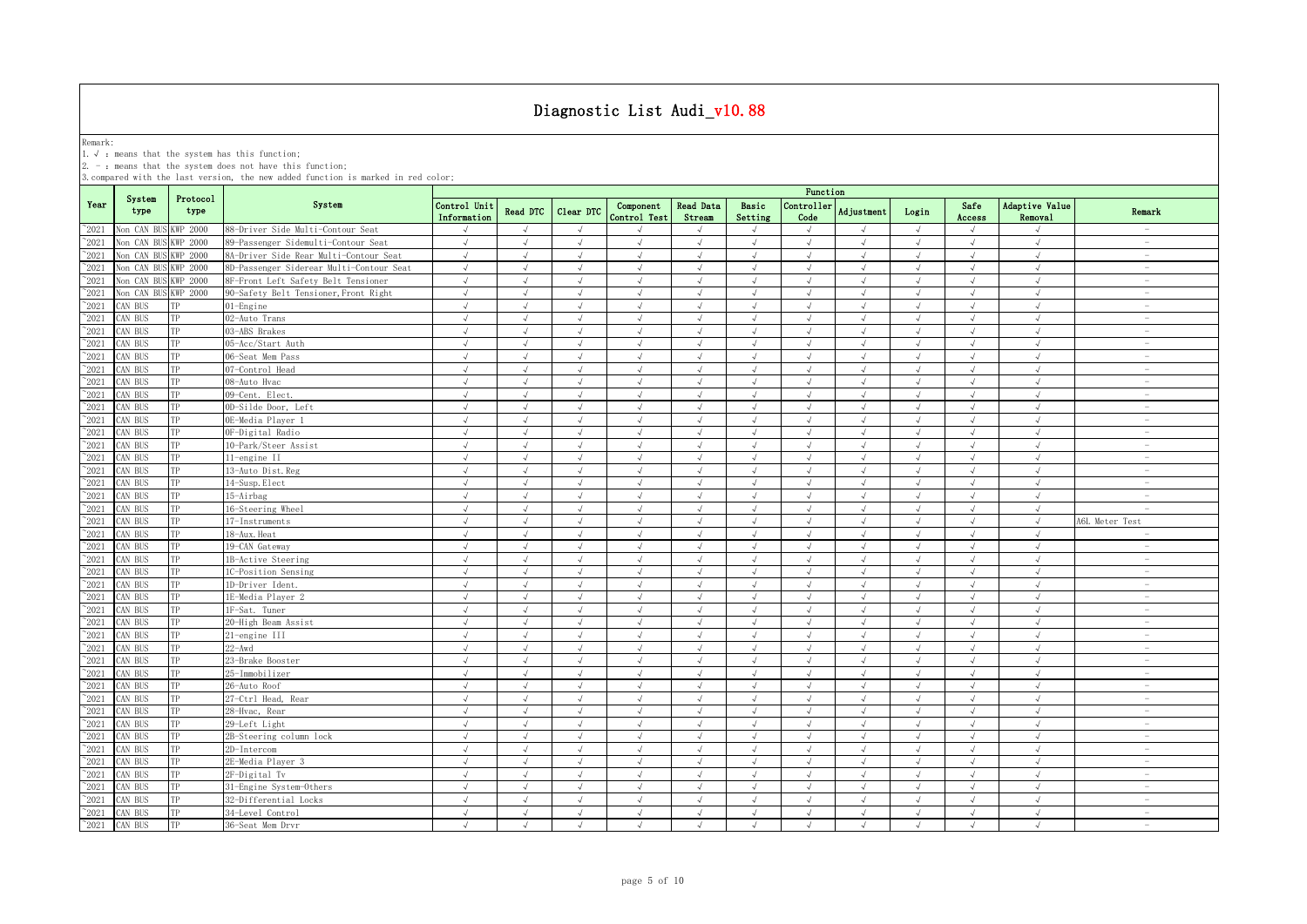Remark:<br>1.√ : means that the system has this function;<br>2. - : means that the system does not have this function;

|                 |                |                  |                                         | Function                    |                 |            |                           |                            |                  |                    |                   |            |                |                           |                                 |
|-----------------|----------------|------------------|-----------------------------------------|-----------------------------|-----------------|------------|---------------------------|----------------------------|------------------|--------------------|-------------------|------------|----------------|---------------------------|---------------------------------|
| Year            | System<br>type | Protocol<br>type | System                                  | Control Unit<br>Information | <b>Read DTC</b> | Clear DTC  | Component<br>Control Test | <b>Read Data</b><br>Stream | Basic<br>Setting | Controller<br>Code | <b>Adjustment</b> | Login      | Safe<br>Access | Adaptive Value<br>Removal | Remark                          |
| $\degree$ 2021  | CAN BUS        | TP               | 37-Navigation                           | $\sqrt{}$                   | $\sqrt{ }$      | $\sqrt{ }$ | $\mathcal{L}$             | $\sqrt{ }$                 | $\sqrt{ }$       | $\sqrt{ }$         | $\sqrt{ }$        | $\sqrt{ }$ | $\sqrt{ }$     | $\sqrt{ }$                | $\sim$                          |
| $^{\sim}$ 2021  | AN BUS         | TP               | 38-Roof Electronics                     | $\sqrt{ }$                  | $\sqrt{ }$      | $\sqrt{ }$ | $\sqrt{ }$                | $\sqrt{ }$                 | $\sqrt{ }$       | $\sqrt{ }$         | $\sqrt{ }$        | $\sqrt{ }$ | $\sqrt{ }$     | $\sqrt{ }$                | $\sim$                          |
| $^{\sim}$ 2021  | CAN BUS        | TP               | 39-Right Light                          | $\sqrt{ }$                  | $\sqrt{ }$      | $\sqrt{ }$ | $\sqrt{ }$                | $\sqrt{ }$                 | $\sqrt{ }$       | $\sqrt{ }$         | $\sqrt{ }$        | $\sqrt{ }$ | $\sqrt{ }$     | $\sqrt{ }$                | $\overline{\phantom{a}}$        |
| $^{\sim}$ 2021  | CAN BUS        | TP               | 3B-Sensor Electronic Equipment          | $\sqrt{ }$                  | $\sqrt{ }$      | $\sqrt{ }$ | $\sqrt{ }$                | $\sqrt{ }$                 | $\sqrt{ }$       | $\sqrt{ }$         | $\sqrt{ }$        | $\sqrt{ }$ | $\sqrt{ }$     | $\sqrt{ }$                | $\sim$                          |
| $^{\sim}$ 2021  | AN BUS         | TP               | 3C-Lane Change                          | $\sqrt{ }$                  | $\sqrt{ }$      | $\sqrt{ }$ | $\sqrt{ }$                | $\sqrt{ }$                 | $\sqrt{ }$       | $\sqrt{ }$         | $\sqrt{ }$        | $\sqrt{ }$ | $\sqrt{}$      | $\sqrt{ }$                | $\hspace{0.1mm}-\hspace{0.1mm}$ |
| $^{\sim}$ 2021  | AN BUS         | TP               | 3D-Special Function                     | J                           | $\sqrt{ }$      | $\sqrt{ }$ | $\sqrt{ }$                | $\sqrt{ }$                 | $\sqrt{ }$       | $\sqrt{2}$         | $\sqrt{ }$        | $\sqrt{ }$ | J              | $\sqrt{ }$                | $\overline{\phantom{a}}$        |
| $^{\sim}2021$   | AN BUS         | TP               | 3E-Media Player 4                       | $\sqrt{2}$                  | J               |            | $\sqrt{ }$                |                            | J                | $\sqrt{ }$         |                   | $\sqrt{ }$ |                | $\sqrt{ }$                | $\overline{\phantom{m}}$        |
| $\sim 2021$     | CAN BUS        | TP               | 42-Door Elect, Driver                   |                             |                 | $\sqrt{ }$ | J                         |                            | J                | $\sqrt{ }$         |                   | J          |                | $\sqrt{ }$                | $\overline{\phantom{a}}$        |
| $^{\sim}$ 2021  | AN BUS         | TP               | 44-Steering Assist                      | $\sqrt{ }$                  |                 | $\sqrt{ }$ | $\mathcal{L}$             |                            | J                | J                  | $\mathcal{N}$     | $\sqrt{ }$ | $\sqrt{ }$     | $\sqrt{ }$                | $\overline{\phantom{0}}$        |
| $\gamma$ 2021   | CAN BUS        | TP               | 46-Central Conv                         | J                           | J               | J          |                           |                            | J                | J                  |                   | J          | $\sqrt{ }$     | $\sqrt{ }$                | $\overline{\phantom{a}}$        |
| $^{\sim}$ 2021  | AN BUS         | TP               | 47-Sound System                         | $\sqrt{ }$                  | $\sqrt{ }$      | $\sqrt{ }$ | $\sqrt{ }$                | $\sqrt{ }$                 | $\sqrt{ }$       | $\sqrt{ }$         | $\sqrt{ }$        | $\sqrt{ }$ | $\sqrt{ }$     | $\sqrt{ }$                | $\overline{\phantom{a}}$        |
| $^{\sim}2021$   | CAN BUS        | TP               | 48-Seat, Rear, Ds                       | $\sqrt{ }$                  | $\sqrt{ }$      | $\sqrt{ }$ | $\sqrt{ }$                | $\sqrt{ }$                 | $\sqrt{ }$       | $\sqrt{ }$         | $\sqrt{ }$        | $\sqrt{ }$ | $\sqrt{ }$     | $\sqrt{ }$                | $\sim$                          |
| $^{\sim}2021$   | AN BUS         | TP               | 4C-Tyre Pressure II                     | $\sqrt{ }$                  | $\sqrt{ }$      | $\sqrt{ }$ | $\sqrt{ }$                | $\sqrt{ }$                 | $\sqrt{ }$       | $\sqrt{ }$         | $\sqrt{ }$        | $\sqrt{ }$ | $\sqrt{ }$     | $\sqrt{ }$                | $\sim$                          |
| $\gamma_{2021}$ | CAN BUS        | TP               | 4E-Ctrl Head Rr                         | $\sqrt{ }$                  | $\sqrt{ }$      | $\sqrt{ }$ | $\sqrt{ }$                | $\sqrt{ }$                 | $\sqrt{ }$       | $\sqrt{ }$         | $\sqrt{ }$        | $\sqrt{ }$ | $\sqrt{ }$     | $\sqrt{ }$                | $\overline{\phantom{0}}$        |
| $^{\sim}$ 2021  | CAN BUS        | TP               | 4F-Central Electronic Control System II | $\sqrt{ }$                  | $\sqrt{ }$      | $\sqrt{ }$ | $\sqrt{ }$                | $\sqrt{ }$                 | $\sqrt{ }$       | $\sqrt{ }$         | $\sqrt{ }$        | $\sqrt{ }$ | $\sqrt{ }$     | $\sqrt{ }$                | $\sim$                          |
| $^{\sim}$ 2021  | CAN BUS        | TP               | 51-Electric Driving                     | $\sqrt{ }$                  | $\sqrt{ }$      | $\sqrt{ }$ | $\sqrt{ }$                | $\sqrt{ }$                 | $\sqrt{ }$       | $\sqrt{ }$         | $\sqrt{ }$        | $\sqrt{ }$ | $\sqrt{ }$     | $\sqrt{ }$                | $\overline{\phantom{a}}$        |
| $^{\sim}$ 2021  | CAN BUS        | TP               | 52-Door Elect, Pass                     | $\sqrt{ }$                  | $\sqrt{ }$      | $\sqrt{ }$ | $\sqrt{ }$                | $\sqrt{ }$                 | $\sqrt{ }$       | $\sqrt{ }$         | $\sqrt{ }$        | $\sqrt{ }$ | $\sqrt{ }$     | $\sqrt{ }$                | $\overline{\phantom{a}}$        |
| $^{\sim}$ 2021  | CAN BUS        | TP               | 53-Parking Brake                        | $\sqrt{ }$                  | $\sqrt{ }$      | $\sqrt{ }$ | $\sqrt{ }$                | $\sqrt{ }$                 | $\sqrt{ }$       | $\sqrt{ }$         | $\sqrt{ }$        | $\sqrt{ }$ | $\sqrt{ }$     | $\sqrt{ }$                | $\sim$                          |
| $^{\sim}2021$   | AN BUS         | TP               | 55-Xenon Range                          | $\sqrt{ }$                  | $\sqrt{ }$      | $\sqrt{ }$ | $\sqrt{ }$                | $\sqrt{ }$                 | $\sqrt{ }$       | $\sqrt{ }$         | $\sqrt{ }$        | $\sqrt{ }$ | $\sqrt{ }$     | $\sqrt{ }$                | $\sim$                          |
| $^{\sim}$ 2021  | AN BUS         | TP               | 56-Radio                                | √                           | J               | J          | J                         |                            | J                | $\sqrt{ }$         |                   | $\sqrt{ }$ | $\sqrt{ }$     | $\sqrt{ }$                | $\hspace{0.1mm}-\hspace{0.1mm}$ |
| $^{\sim}2021$   | AN BUS         | TP               | 57-Tv Tuner                             | √                           | $\sqrt{ }$      | $\sqrt{}$  | $\sqrt{}$                 | $\sqrt{}$                  | $\sqrt{}$        | $\sqrt{ }$         |                   | $\sqrt{ }$ | $\sqrt{ }$     | $\sqrt{ }$                | $\hspace{0.1mm}-\hspace{0.1mm}$ |
| $^{\sim}$ 2021  | AN BUS         | TP               | 59-Tow Protection                       | $\sqrt{ }$                  | $\mathcal{L}$   | J          | $\mathcal{L}$             |                            | $\sqrt{ }$       | $\sqrt{ }$         | $\mathcal{L}$     | $\sqrt{ }$ | <sup>N</sup>   | $\sqrt{ }$                | $\sim$                          |
| $\gamma_{2021}$ | CAN BUS        | TP               | 5B-Passenger Side Rear Seat Adjustment  | $\sqrt{ }$                  | $\sqrt{ }$      | $\sqrt{2}$ | $\sqrt{ }$                | $\sqrt{ }$                 | $\sqrt{ }$       | $\sqrt{2}$         |                   | $\sqrt{ }$ | $\sqrt{ }$     | $\sqrt{ }$                | $\overline{\phantom{a}}$        |
| $\degree$ 2021  | AN BUS         | TP               | 5C-Lane Maintain                        | $\sqrt{ }$                  | $\sqrt{ }$      | $\sqrt{ }$ | $\sqrt{ }$                | $\sqrt{ }$                 | $\sqrt{ }$       | $\sqrt{ }$         | $\sqrt{ }$        | $\sqrt{ }$ | $\sqrt{ }$     | $\sqrt{ }$                | $\overline{\phantom{a}}$        |
| $\degree$ 2021  | CAN BUS        | TP               | 5D-Operations                           | $\sqrt{ }$                  | $\sqrt{ }$      | $\sqrt{ }$ | $\sqrt{ }$                |                            | $\sqrt{ }$       | $\sqrt{ }$         |                   | $\sqrt{ }$ | $\sqrt{ }$     | $\sqrt{ }$                |                                 |
| $^{\sim}$ 2021  | <b>CAN BUS</b> | TP               | 5E-Ctrl Head Lr                         | $\sqrt{ }$                  | $\sqrt{ }$      | $\sqrt{ }$ | $\sqrt{ }$                | $\sqrt{ }$                 | $\mathcal{L}$    | $\sqrt{ }$         | $\lambda$         | $\sqrt{ }$ | $\sqrt{ }$     | $\sqrt{ }$                | $\overline{\phantom{a}}$        |
| $^{\sim}2021$   | CAN BUS        | TP               | 5F-Information Electr.                  | $\sqrt{ }$                  | $\sqrt{ }$      | $\sqrt{ }$ | $\sqrt{ }$                | $\sqrt{ }$                 | $\sqrt{ }$       | $\sqrt{ }$         | $\sqrt{ }$        | $\sqrt{ }$ | $\sqrt{ }$     | $\sqrt{ }$                | $\overline{\phantom{a}}$        |
| $^{\sim}2021$   | AN BUS         | TP               | 61-Battery Regul.                       | $\sqrt{ }$                  | $\sqrt{ }$      | $\sqrt{ }$ | $\sqrt{ }$                | $\sqrt{ }$                 | $\sqrt{ }$       | $\sqrt{ }$         | $\sqrt{ }$        | $\sqrt{ }$ | $\sqrt{ }$     | $\sqrt{ }$                | $\overline{\phantom{a}}$        |
| $^\sim\!2021$   | CAN BUS        | TP               | 62-Door Elect, Left                     | $\sqrt{ }$                  | $\sqrt{ }$      | $\sqrt{ }$ | $\sqrt{ }$                | $\sqrt{ }$                 | $\sqrt{ }$       | $\sqrt{ }$         | $\sqrt{ }$        | $\sqrt{ }$ | $\sqrt{ }$     | $\sqrt{ }$                | $\overline{\phantom{a}}$        |
| $^{\sim}$ 2021  | CAN BUS        | TP               | 63-Entry Assist, D                      | $\sqrt{ }$                  | $\sqrt{ }$      | $\sqrt{ }$ | $\sqrt{ }$                | $\sqrt{ }$                 | $\sqrt{ }$       | $\sqrt{ }$         | $\sqrt{ }$        | $\sqrt{ }$ | $\sqrt{ }$     | $\sqrt{ }$                | $\overline{\phantom{a}}$        |
| $^{\sim}$ 2021  | CAN BUS        | TP               | 65-Tire Pressure                        | $\sqrt{ }$                  | $\sqrt{ }$      | $\sqrt{ }$ | $\sqrt{ }$                | $\sqrt{ }$                 | $\sqrt{ }$       | $\sqrt{ }$         | $\sqrt{ }$        | $\sqrt{ }$ | $\sqrt{ }$     | $\sqrt{ }$                | $\overline{\phantom{a}}$        |
| $^{\sim}$ 2021  | CAN BUS        | TP               | 66-Seat, Rear Ps                        | $\sqrt{ }$                  | $\sqrt{ }$      | $\sqrt{ }$ | $\sqrt{ }$                | $\sqrt{ }$                 | $\sqrt{ }$       | $\sqrt{ }$         | $\sqrt{ }$        | $\sqrt{ }$ | $\sqrt{ }$     | $\sqrt{ }$                | $\sim$                          |
| $^{\sim}$ 2021  | CAN BUS        | TP               | 67-Voice Control                        | $\sqrt{ }$                  | $\sqrt{ }$      | $\sqrt{ }$ | $\sqrt{ }$                | $\sqrt{ }$                 | $\sqrt{ }$       | $\sqrt{ }$         | $\sqrt{ }$        | $\sqrt{ }$ | $\sqrt{ }$     | $\sqrt{ }$                | $\overline{\phantom{a}}$        |
| $^{\sim}$ 2021  | CAN BUS        | TP               | 68-Wiper Electr.                        | $\sqrt{ }$                  | $\sqrt{ }$      | $\sqrt{ }$ | $\sqrt{ }$                | $\sqrt{ }$                 | $\sqrt{ }$       | $\sqrt{ }$         | $\sqrt{ }$        | $\sqrt{ }$ | $\sqrt{ }$     | $\sqrt{ }$                | $\sim$                          |
| $^{\sim}$ 2021  | CAN BUS        | TP               | 69-Trailer                              | $\sqrt{ }$                  | $\sqrt{ }$      | $\sqrt{ }$ | $\sqrt{ }$                | $\sqrt{ }$                 | $\sqrt{ }$       | $\sqrt{ }$         | $\sqrt{ }$        | $\sqrt{ }$ | $\sqrt{ }$     | $\sqrt{ }$                | $\sim$                          |
| $^{\sim}$ 2021  | CAN BUS        | TP               | 6C-Back-Up Cam.                         | $\sqrt{ }$                  | $\sqrt{ }$      | $\sqrt{ }$ | $\sqrt{ }$                | $\sqrt{ }$                 | $\sqrt{ }$       | $\sqrt{ }$         | $\sqrt{ }$        | $\sqrt{ }$ | $\sqrt{ }$     | $\sqrt{ }$                | $\overline{\phantom{a}}$        |
| $^{\sim}$ 2021  | CAN BUS        | TP               | 6D-Trunk Elect.                         | $\sqrt{ }$                  | $\sqrt{ }$      | $\sqrt{ }$ | $\sqrt{}$                 | $\sqrt{ }$                 | √                | $\sqrt{ }$         | $\sqrt{ }$        | $\sqrt{ }$ | $\sqrt{ }$     | $\sqrt{}$                 | $\overline{\phantom{m}}$        |
| $^{\sim}$ 2021  | CAN BUS        | TP               | 6E-Ctrl Head Roof                       |                             |                 |            |                           |                            | J                |                    |                   | $\sqrt{ }$ |                | $\sqrt{ }$                | $\overline{\phantom{a}}$        |
| $^{\sim}$ 2021  | CAN BUS        | TP               | 6F-Central Electronic Control System II | $\sqrt{ }$                  | $\sqrt{ }$      |            | $\mathcal{L}$             |                            | J                |                    |                   | $\sqrt{ }$ |                | $\sqrt{ }$                | $\overline{\phantom{a}}$        |
| $\gamma$ 2021   | CAN BUS        | TP               | 71-Battery Charger                      | J                           | J               | J          |                           |                            | J                | $\sqrt{2}$         |                   | $\sqrt{ }$ | J              | $\sqrt{ }$                | $\overline{\phantom{a}}$        |
| $^{\sim}$ 2021  | AN BUS         | TP               | 72-Door Elect, Right                    | $\sqrt{ }$                  | $\sqrt{ }$      | $\sqrt{ }$ | $\sqrt{ }$                | $\sqrt{ }$                 | $\sqrt{ }$       | $\sqrt{ }$         | $\sqrt{ }$        | $\sqrt{ }$ | $\sqrt{ }$     | $\sqrt{ }$                | $\overline{\phantom{a}}$        |
| $^{\sim}2021$   | CAN BUS        | TP               | 73-Entry Assist, P                      | $\sqrt{ }$                  | $\sqrt{ }$      | $\sqrt{ }$ | $\sqrt{ }$                | $\sqrt{ }$                 | $\sqrt{ }$       | $\sqrt{ }$         | $\lambda$         | $\sqrt{ }$ | $\sqrt{ }$     | $\sqrt{ }$                | $\sim$                          |
| $^{\sim}2021$   | CAN BUS        | TP               | 74-Chassis Control                      | $\sqrt{ }$                  | $\sqrt{ }$      | $\sqrt{ }$ | $\sqrt{ }$                | $\sqrt{ }$                 | $\sqrt{ }$       | $\sqrt{ }$         | $\sqrt{ }$        | $\sqrt{ }$ | $\sqrt{ }$     | $\sqrt{ }$                | $\sim$                          |
| $^{\sim}$ 2021  | CAN BUS        | TP               | 75-Telematics                           | $\sqrt{ }$                  | $\sqrt{ }$      | $\sqrt{ }$ | $\sqrt{ }$                | $\sqrt{ }$                 | $\sqrt{ }$       | $\sqrt{ }$         | $\sqrt{ }$        | $\sqrt{ }$ | $\sqrt{ }$     | $\sqrt{ }$                | $\overline{\phantom{a}}$        |
| $\gamma_{2021}$ | CAN BUS        | TP               | 76-Park Assist                          | $\sqrt{ }$                  | $\sqrt{ }$      | $\sqrt{ }$ | $\sqrt{ }$                | $\sqrt{ }$                 | $\sqrt{ }$       | $\sqrt{ }$         | $\sqrt{ }$        | $\sqrt{ }$ | $\sqrt{ }$     | $\sqrt{ }$                | $\overline{\phantom{a}}$        |
| $^{\sim}$ 2021  | CAN BUS        | TP               | 77-Telephone                            | $\sqrt{ }$                  | $\sqrt{ }$      | $\sqrt{ }$ | $\sqrt{ }$                | $\sqrt{ }$                 | $\sqrt{ }$       | $\sqrt{ }$         | $\mathcal{A}$     | $\sqrt{ }$ | $\sqrt{ }$     | $\sqrt{ }$                | $\overline{\phantom{a}}$        |
| $^{\sim}$ 2021  | CAN BUS        | TP               | 78-Silde Door, Right                    | $\sqrt{ }$                  | $\sqrt{ }$      | $\sqrt{ }$ | $\sqrt{ }$                | $\sqrt{ }$                 | $\sqrt{ }$       | $\sqrt{ }$         | $\sqrt{ }$        | $\sqrt{ }$ | $\sqrt{ }$     | $\sqrt{ }$                | $\sim$                          |
| $^{\sim}2021$   | CAN BUS        | TP               | 7D-Aux Heat                             | $\sqrt{ }$                  | $\sqrt{ }$      | $\sqrt{ }$ | $\sqrt{ }$                | $\sqrt{ }$                 | $\sqrt{ }$       | $\sqrt{ }$         | $\mathcal{A}$     | $\sqrt{ }$ | $\sqrt{ }$     | $\sqrt{ }$                | $\overline{\phantom{a}}$        |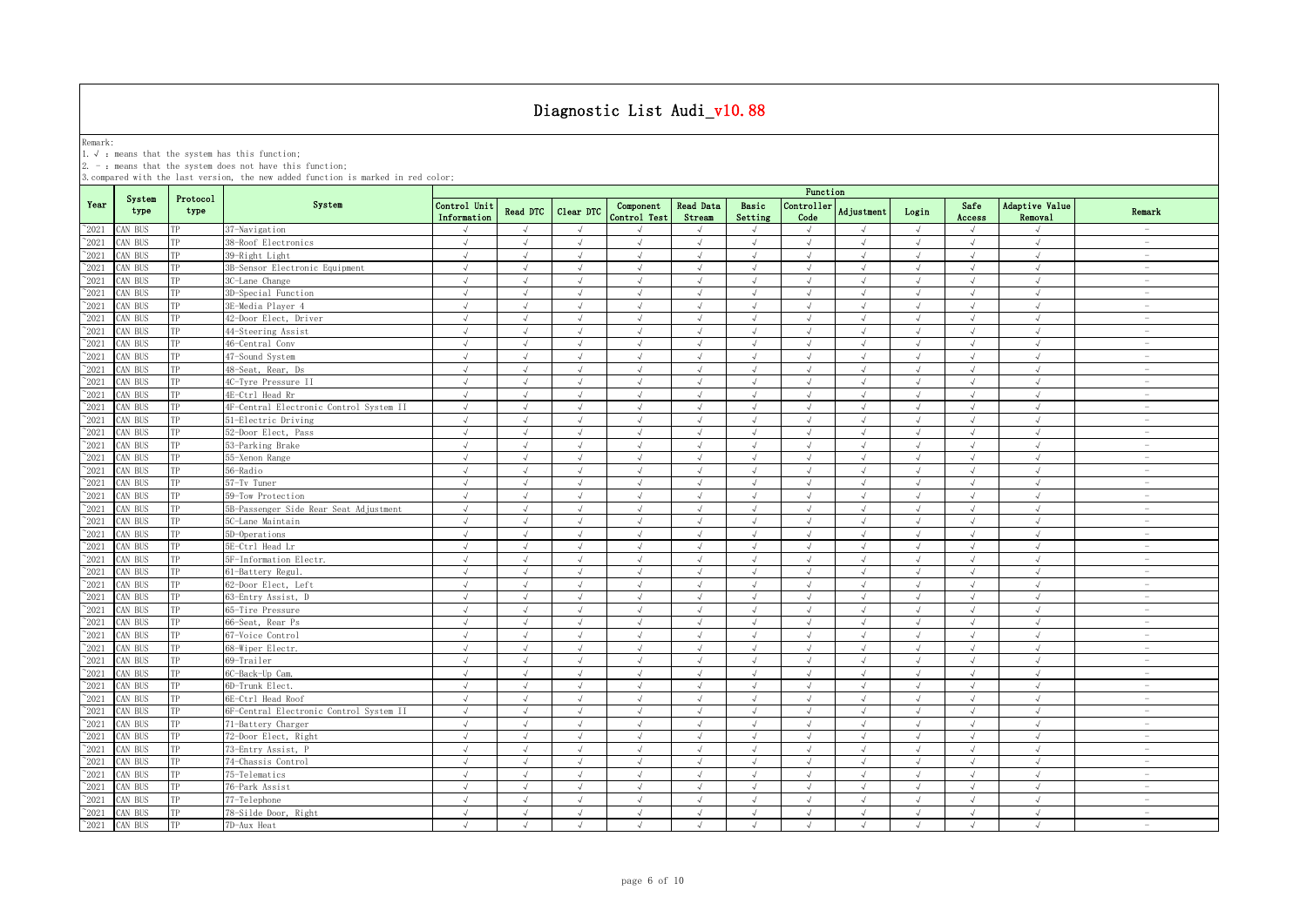Remark:<br>1.√ : means that the system has this function;<br>2. - : means that the system does not have this function;

|                |                |                  |                                             | Function                    |               |            |                           |                            |                  |                    |                   |            |                |                                  |                                 |
|----------------|----------------|------------------|---------------------------------------------|-----------------------------|---------------|------------|---------------------------|----------------------------|------------------|--------------------|-------------------|------------|----------------|----------------------------------|---------------------------------|
| Year           | System<br>type | Protocol<br>type | System                                      | Control Unit<br>Information | Read DTC      | Clear DTC  | Component<br>Control Test | <b>Read Data</b><br>Stream | Basic<br>Setting | Controller<br>Code | <b>Adjustment</b> | Login      | Safe<br>Access | Adaptive Value<br><b>Removal</b> | Remark                          |
| $^{\sim}2021$  | CAN BUS        | TP               | 7E-Ctrl Head Dash                           | $\sqrt{ }$                  | $\mathcal{A}$ | $\sqrt{ }$ |                           |                            | $\sqrt{ }$       |                    |                   | $\sqrt{ }$ |                |                                  | $\sim$                          |
| $^{\sim}2021$  | CAN BUS        | TP               | 7F-Information Electronic Control System II | $\sqrt{ }$                  | $\sqrt{ }$    | $\sqrt{ }$ | $\sqrt{ }$                | $\sqrt{ }$                 | $\sqrt{ }$       | $\sqrt{ }$         | $\sqrt{ }$        | $\sqrt{ }$ | $\sqrt{ }$     | $\sqrt{ }$                       | $\overline{\phantom{a}}$        |
| $^{\sim}2021$  | CAN BUS        | TP               | 81-Selector Lever                           | $\sqrt{ }$                  | $\sqrt{ }$    | $\sqrt{ }$ | $\sqrt{ }$                | $\sqrt{ }$                 | $\sqrt{ }$       | $\sqrt{ }$         | $\sqrt{ }$        | $\sqrt{ }$ | $\sqrt{ }$     | $\sqrt{ }$                       | $\sim$                          |
| $^{\sim}2021$  | CAN BUS        | TP               | 88-Driver Side Multi-Contour Seat           | $\sqrt{ }$                  | $\sqrt{ }$    | $\sqrt{ }$ | $\sqrt{ }$                | $\sqrt{ }$                 | $\sqrt{ }$       | $\sqrt{ }$         | $\sqrt{ }$        | $\sqrt{ }$ | $\sqrt{ }$     | $\sqrt{ }$                       | $\sim$                          |
| $^{\sim}2021$  | CAN BUS        | TP               | 89-Passenger Sidemulti-Contour Seat         | $\sqrt{ }$                  | $\sqrt{ }$    | $\sqrt{ }$ | $\sqrt{ }$                | $\sqrt{ }$                 | $\sqrt{ }$       | $\sqrt{ }$         | $\sqrt{ }$        | $\sqrt{ }$ | $\sqrt{ }$     | $\sqrt{ }$                       | $\sim$                          |
| 2021           | CAN BUS        | TP               | 8A-Driver Side Rear Multi-Contour Seat      | $\sqrt{ }$                  | $\sqrt{2}$    | $\sqrt{}$  | $\sqrt{ }$                | $\sqrt{ }$                 | $\sqrt{ }$       | $\sqrt{ }$         | $\sqrt{ }$        | $\sqrt{ }$ | $\sqrt{ }$     | $\sqrt{ }$                       | $\sim$                          |
| 2021           | CAN BUS        | TP               | 8D-Passenger Siderear Multi-Contour Seat    | $\sqrt{ }$                  |               | $\sqrt{ }$ |                           |                            | $\sqrt{ }$       | $\sqrt{ }$         |                   | $\sqrt{ }$ | √              | $\sqrt{ }$                       | $\hspace{0.1mm}-\hspace{0.1mm}$ |
| 2021           | CAN BUS        | TP               | 8F-Front Left Safety Belt Tensioner         | $\sqrt{ }$                  | $\sqrt{ }$    | $\sqrt{ }$ | $\sqrt{ }$                | $\sqrt{ }$                 | $\sqrt{ }$       | $\sqrt{ }$         | $\lambda$         | $\sqrt{ }$ | J              | $\sqrt{ }$                       | $\sim$                          |
| 2021           | CAN BUS        | TP               | 90-Safety Belt Tensioner, Front Right       | $\sqrt{ }$                  | $\sqrt{ }$    | $\sqrt{ }$ | J                         |                            | $\sqrt{ }$       | $\sqrt{ }$         |                   | $\sqrt{ }$ | $\sqrt{ }$     | $\sqrt{ }$                       | $\overline{\phantom{0}}$        |
| 2021           | CAN BUS        | CAN BUS          | 01-Engine                                   | $\sqrt{ }$                  | $\sqrt{ }$    | $\sqrt{ }$ | $\sqrt{ }$                | $\sqrt{ }$                 | $\sqrt{ }$       | $\sqrt{ }$         |                   | $\sqrt{ }$ | J              | $\sqrt{ }$                       | $\overline{\phantom{0}}$        |
| $^{\sim}2021$  | CAN BUS        | CAN BUS          | 02-Auto Trans                               | $\sqrt{ }$                  |               | $\sqrt{ }$ |                           | $\sqrt{ }$                 | $\mathcal{A}$    | $\sqrt{ }$         |                   | $\sqrt{ }$ | $\sqrt{ }$     | $\sqrt{ }$                       | $\overline{\phantom{0}}$        |
| $\degree$ 2021 | CAN BUS        | CAN BUS          | 03-ABS Brakes                               | $\sqrt{ }$                  | $\sqrt{ }$    | $\sqrt{ }$ | $\sqrt{ }$                | $\sqrt{ }$                 | $\sqrt{ }$       | $\sqrt{ }$         | $\sqrt{ }$        | $\sqrt{ }$ | $\sqrt{ }$     | $\sqrt{ }$                       | $\overline{\phantom{a}}$        |
| $^{\sim}2021$  | CAN BUS        | CAN BUS          | 05-Acc/Start Auth                           | $\sqrt{ }$                  | $\sqrt{ }$    | $\sqrt{ }$ | $\sqrt{ }$                | $\sqrt{ }$                 | $\sqrt{ }$       | $\sqrt{ }$         | $\sqrt{ }$        | $\sqrt{ }$ | $\sqrt{ }$     | $\sqrt{ }$                       | $\sim$                          |
| $\degree$ 2021 | CAN BUS        | CAN BUS          | 06-Seat Mem Pass                            | $\sqrt{ }$                  | $\sqrt{ }$    | $\sqrt{ }$ | $\sqrt{ }$                | $\sqrt{ }$                 | $\sqrt{ }$       | $\sqrt{ }$         | $\sqrt{ }$        | $\sqrt{ }$ | $\sqrt{ }$     | $\sqrt{ }$                       | $\sim$                          |
| $\degree$ 2021 | CAN BUS        | CAN BUS          | 07-Control Head                             | $\sqrt{ }$                  | $\sqrt{ }$    | $\sqrt{ }$ | $\sqrt{ }$                | $\sqrt{ }$                 | $\sqrt{ }$       | $\sqrt{ }$         | $\sqrt{ }$        | $\sqrt{ }$ | $\sqrt{ }$     | $\sqrt{ }$                       | $\overline{\phantom{a}}$        |
| $\degree$ 2021 | CAN BUS        | CAN BUS          | 08-Auto Hvac                                | $\sqrt{ }$                  | $\sqrt{ }$    | $\sqrt{ }$ | $\sqrt{ }$                | $\sqrt{ }$                 | $\sqrt{ }$       | $\sqrt{ }$         | $\mathcal{L}$     | $\sqrt{ }$ | $\sqrt{ }$     | $\sqrt{ }$                       | $\sim$                          |
| $^{\sim}2021$  | CAN BUS        | CAN BUS          | 09-Cent. Elect.                             | $\sqrt{ }$                  | $\sqrt{ }$    | $\sqrt{ }$ | $\sqrt{ }$                | $\sqrt{ }$                 | $\sqrt{ }$       | $\sqrt{ }$         | $\sqrt{ }$        | $\sqrt{ }$ | $\sqrt{ }$     | $\sqrt{ }$                       | $\sim$                          |
| $^{\sim}2021$  | CAN BUS        | CAN BUS          | 0D-Silde Door, Left                         | $\sqrt{ }$                  | $\sqrt{ }$    | $\sqrt{ }$ | $\sqrt{ }$                | $\sqrt{ }$                 | $\sqrt{ }$       | $\sqrt{ }$         | $\sqrt{ }$        | $\sqrt{ }$ | $\sqrt{ }$     | $\sqrt{ }$                       | $\overline{\phantom{a}}$        |
| 2021           | CAN BUS        | CAN BUS          | OE-Media Player 1                           | $\sqrt{ }$                  | $\sqrt{ }$    | $\sqrt{ }$ | $\sqrt{ }$                | $\sqrt{}$                  | $\sqrt{ }$       | $\sqrt{ }$         | $\sqrt{ }$        | $\sqrt{ }$ | $\sqrt{ }$     | $\sqrt{ }$                       | $\sim$                          |
| $^{\sim}2021$  | CAN BUS        | CAN BUS          | OF-Digital Radio                            | $\sqrt{ }$                  | $\sqrt{ }$    | $\sqrt{ }$ | $\sqrt{ }$                | $\sqrt{ }$                 | $\sqrt{ }$       | $\sqrt{ }$         | $\sqrt{ }$        | $\sqrt{ }$ | $\sqrt{ }$     | $\sqrt{ }$                       | $\sim$                          |
| 2021           | CAN BUS        | CAN BUS          | 10-Park/Steer Assist                        | $\sqrt{ }$                  | $\sqrt{ }$    | $\sqrt{ }$ | $\sqrt{ }$                | $\sqrt{ }$                 | $\sqrt{ }$       | $\sqrt{ }$         | $\sqrt{ }$        | $\sqrt{ }$ | $\sqrt{ }$     | $\sqrt{ }$                       | $\sim$                          |
| 2021           | CAN BUS        | CAN BUS          | 11-engine II                                | $\sqrt{ }$                  |               | $\sqrt{ }$ |                           |                            |                  | $\sqrt{ }$         |                   | $\sqrt{ }$ |                |                                  | $\sim$                          |
| 2021           | CAN BUS        | CAN BUS          | 13-Auto Dist. Reg                           | $\sqrt{ }$                  | $\sqrt{ }$    | $\sqrt{ }$ | $\sqrt{ }$                |                            | $\sqrt{ }$       | $\sqrt{ }$         |                   | $\sqrt{ }$ | √              | $\sqrt{ }$                       | $\overline{\phantom{a}}$        |
| 2021           | CAN BUS        | CAN BUS          | 14-Susp. Elect                              | $\sqrt{ }$                  |               | $\sqrt{ }$ |                           |                            |                  |                    |                   | $\sqrt{ }$ |                |                                  | $\overline{\phantom{a}}$        |
| $^{\sim}2021$  | CAN BUS        | CAN BUS          | 15-Airbag                                   | $\sqrt{ }$                  |               | $\sqrt{ }$ |                           |                            | J                | $\sqrt{ }$         |                   | $\sqrt{ }$ | J              | $\sqrt{ }$                       |                                 |
| $^{\sim}2021$  | CAN BUS        | CAN BUS          | 16-Steering Wheel                           | $\sqrt{ }$                  | $\sqrt{ }$    | $\sqrt{ }$ | $\sqrt{ }$                | $\sqrt{ }$                 | $\sqrt{ }$       | $\sqrt{ }$         | $\sqrt{ }$        | $\sqrt{ }$ | $\sqrt{ }$     | $\sqrt{ }$                       |                                 |
| $^{\sim}2021$  | CAN BUS        | CAN BUS          | 17-Instruments                              | $\sqrt{ }$                  | $\sqrt{ }$    | $\sqrt{ }$ | $\sqrt{ }$                | $\sqrt{ }$                 | $\sqrt{ }$       | $\sqrt{ }$         | $\sqrt{ }$        | $\sqrt{ }$ | $\sqrt{ }$     | $\sqrt{ }$                       | A6L Meter Test                  |
| $^{\sim}2021$  | CAN BUS        | CAN BUS          | 18-Aux. Heat                                | $\sqrt{ }$                  | $\sqrt{ }$    | $\sqrt{ }$ | $\sqrt{ }$                | $\sqrt{ }$                 | $\sqrt{ }$       | $\sqrt{ }$         | $\sqrt{ }$        | $\sqrt{ }$ | $\sqrt{ }$     | $\sqrt{ }$                       | $\sim$                          |
| $\degree$ 2021 | CAN BUS        | CAN BUS          | 19-CAN Gateway                              | $\sqrt{ }$                  | $\sqrt{ }$    | $\sqrt{ }$ | J                         | $\sqrt{ }$                 | $\sqrt{ }$       | $\sqrt{ }$         | $\lambda$         | $\sqrt{ }$ | J              | $\sqrt{ }$                       | $\sim$                          |
| $^{\sim}2021$  | CAN BUS        | CAN BUS          | 1B-Active Steering                          | $\sqrt{ }$                  | $\sqrt{ }$    | $\sqrt{ }$ | $\sqrt{ }$                | $\sqrt{ }$                 | $\sqrt{ }$       | $\sqrt{ }$         | $\sqrt{ }$        | $\sqrt{ }$ | $\sqrt{ }$     | $\sqrt{ }$                       | $\sim$                          |
| $^{\sim}2021$  | CAN BUS        | CAN BUS          | 1C-Position Sensing                         | $\sqrt{ }$                  | $\sqrt{ }$    | $\sqrt{ }$ | $\sqrt{ }$                | $\sqrt{ }$                 | $\sqrt{ }$       | $\sqrt{ }$         | $\sqrt{ }$        | $\sqrt{ }$ | $\sqrt{ }$     | $\sqrt{ }$                       | $\overline{\phantom{a}}$        |
| $^{\sim}2021$  | CAN BUS        | CAN BUS          | 1D-Driver Ident.                            | $\sqrt{ }$                  | $\sqrt{ }$    | $\sqrt{ }$ | $\sqrt{ }$                | $\sqrt{ }$                 | $\sqrt{ }$       | $\sqrt{ }$         | $\sqrt{ }$        | $\sqrt{ }$ | $\sqrt{ }$     | $\sqrt{ }$                       | $\sim$                          |
| $^{\sim}2021$  | CAN BUS        | CAN BUS          | 1E-Media Player 2                           | $\sqrt{ }$                  | $\sqrt{ }$    | $\sqrt{ }$ | $\sqrt{ }$                | $\sqrt{ }$                 | $\sqrt{ }$       | $\sqrt{ }$         | $\sqrt{ }$        | $\sqrt{ }$ | $\sqrt{ }$     | $\sqrt{ }$                       | $\sim$                          |
| $^{\sim}2021$  | CAN BUS        | CAN BUS          | 1F-Sat. Tuner                               | $\sqrt{ }$                  | $\sqrt{ }$    | $\sqrt{ }$ | $\sqrt{ }$                | $\sqrt{ }$                 | $\sqrt{ }$       | $\sqrt{ }$         | $\sqrt{ }$        | $\sqrt{ }$ | $\sqrt{ }$     | $\sqrt{ }$                       | $\sim$                          |
| 2021           | CAN BUS        | CAN BUS          | 20-High Beam Assist                         | $\sqrt{ }$                  | $\sqrt{ }$    | $\sqrt{ }$ | $\sqrt{ }$                | $\sqrt{ }$                 | $\sqrt{ }$       | $\sqrt{ }$         | $\sqrt{ }$        | $\sqrt{ }$ | $\sqrt{ }$     | $\sqrt{ }$                       | $\sim$                          |
| 2021           | CAN BUS        | CAN BUS          | 21-engine III                               | $\sqrt{ }$                  | $\sqrt{ }$    | $\sqrt{ }$ | $\sqrt{ }$                | $\sqrt{ }$                 | $\sqrt{ }$       | $\sqrt{ }$         | $\sqrt{ }$        | $\sqrt{ }$ | $\sqrt{ }$     | $\sqrt{ }$                       | $\sim$                          |
| 2021           | CAN BUS        | CAN BUS          | $22 - Awd$                                  | $\sqrt{ }$                  | $\sqrt{ }$    | $\sqrt{ }$ | $\sqrt{ }$                | $\sqrt{ }$                 | $\sqrt{ }$       | $\sqrt{ }$         | $\sqrt{ }$        | $\sqrt{ }$ | $\sqrt{ }$     | $\sqrt{ }$                       | $\overline{\phantom{a}}$        |
| 2021           | CAN BUS        | CAN BUS          | 23-Brake Booster                            | $\sqrt{ }$                  | J             | $\sqrt{ }$ |                           | $\sqrt{ }$                 | $\sqrt{ }$       | $\sqrt{ }$         |                   | $\sqrt{ }$ |                | $\sqrt{ }$                       | $\sim$                          |
| 2021           | CAN BUS        | AN BUS           | 25-Immobilizer                              | $\sqrt{ }$                  |               |            |                           |                            | $\mathcal{L}$    |                    |                   | $\sqrt{ }$ |                |                                  | $\overline{\phantom{a}}$        |
| $\degree$ 2021 | CAN BUS        | CAN BUS          | 26-Auto Roof                                | $\sqrt{ }$                  |               | $\sqrt{ }$ |                           |                            | J                | $\sqrt{ }$         |                   | $\sqrt{ }$ | J              | $\sqrt{ }$                       | $\overline{\phantom{0}}$        |
| $^{\sim}2021$  | CAN BUS        | CAN BUS          | 27-Ctrl Head, Rear                          | $\sqrt{ }$                  | J             | $\sqrt{ }$ | $\sqrt{ }$                | $\sqrt{ }$                 | $\sqrt{ }$       | $\sqrt{ }$         | $\sqrt{ }$        | $\sqrt{ }$ | $\sqrt{ }$     | $\sqrt{ }$                       |                                 |
| $^{\sim}2021$  | CAN BUS        | CAN BUS          | 28-Hvac, Rear                               | $\sqrt{ }$                  | $\sqrt{ }$    | $\sqrt{ }$ | $\sqrt{ }$                | $\sqrt{ }$                 | $\sqrt{ }$       | $\sqrt{ }$         |                   | $\sqrt{ }$ | $\sqrt{ }$     | $\sqrt{ }$                       | $\sim$                          |
| $^{\sim}2021$  | CAN BUS        | CAN BUS          | 29-Left Light                               | $\sqrt{ }$                  | $\sqrt{ }$    | $\sqrt{ }$ | $\sqrt{ }$                | $\sqrt{ }$                 | $\sqrt{ }$       | $\sqrt{ }$         | $\sqrt{ }$        | $\sqrt{ }$ | $\sqrt{ }$     | $\sqrt{ }$                       | $\sim$                          |
| $\degree$ 2021 | CAN BUS        | CAN BUS          | 2B-Steering column lock                     | $\sqrt{ }$                  | $\sqrt{ }$    | $\sqrt{ }$ | $\sqrt{ }$                | $\sqrt{ }$                 | $\sqrt{ }$       | $\sqrt{ }$         | $\sqrt{ }$        | $\sqrt{ }$ | $\sqrt{ }$     | $\sqrt{ }$                       | $\sim$                          |
| $^{\sim}2021$  | CAN BUS        | CAN BUS          | 2D-Intercom                                 | $\sqrt{ }$                  | $\sqrt{ }$    | $\sqrt{ }$ | $\sqrt{ }$                | $\sqrt{ }$                 | $\sqrt{ }$       | $\sqrt{ }$         | $\sqrt{ }$        | $\sqrt{ }$ | $\sqrt{ }$     | $\sqrt{ }$                       | $\overline{\phantom{a}}$        |
| $^{\sim}2021$  | CAN BUS        | CAN BUS          | 2E-Media Player 3                           | $\sqrt{ }$                  | $\sqrt{ }$    | $\sqrt{ }$ | $\sqrt{ }$                | $\sqrt{ }$                 | $\sqrt{ }$       | $\sqrt{ }$         | $\lambda$         | $\sqrt{ }$ | $\sqrt{ }$     | $\sqrt{ }$                       | $\sim$                          |
| $^{\circ}2021$ | CAN BUS        | CAN BUS          | 2F-Digital Tv                               | $\sqrt{ }$                  | $\sqrt{ }$    | $\sqrt{ }$ | $\sqrt{ }$                | $\sqrt{ }$                 | $\sqrt{ }$       | $\sqrt{ }$         | $\sqrt{ }$        | $\sqrt{ }$ | $\sqrt{ }$     | $\sqrt{ }$                       | $\sim$                          |
| $^{\sim}$ 2021 | CAN BUS        | CAN BUS          | 31-Engine System-Others                     | $\sqrt{ }$                  | $\sqrt{ }$    | $\sqrt{ }$ | $\sqrt{ }$                | $\sqrt{ }$                 | $\sqrt{ }$       | $\sqrt{ }$         | $\lambda$         | $\sqrt{ }$ | $\sqrt{ }$     | $\sqrt{ }$                       | $\sim$                          |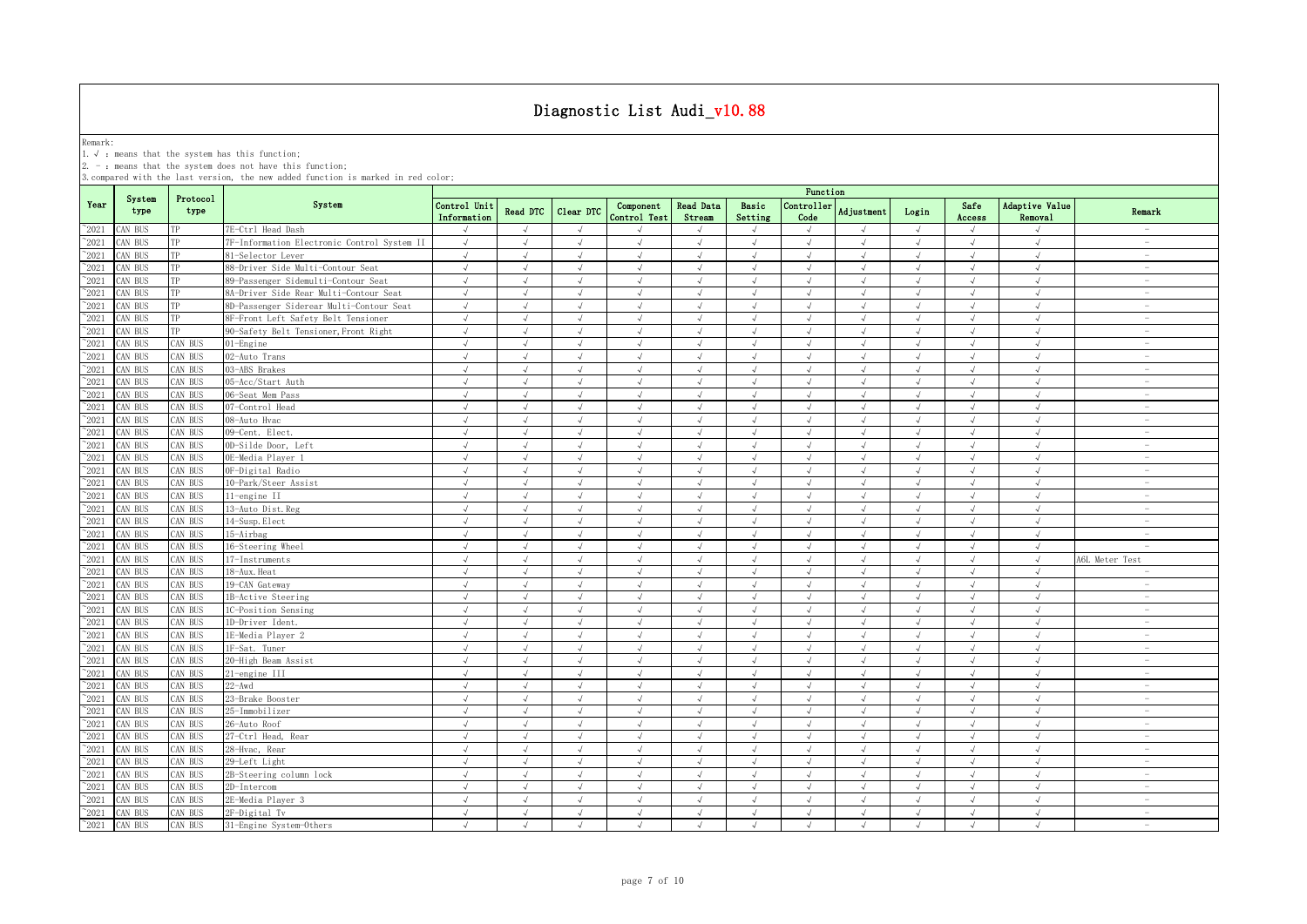Remark:<br>1.√ : means that the system has this function;<br>2. - : means that the system does not have this function;

|                |                |                  |                                         | Function                    |               |            |                           |                            |                  |                    |               |            |                |                           |                                 |
|----------------|----------------|------------------|-----------------------------------------|-----------------------------|---------------|------------|---------------------------|----------------------------|------------------|--------------------|---------------|------------|----------------|---------------------------|---------------------------------|
| Year           | System<br>type | Protocol<br>type | System                                  | Control Unit<br>Information | Read DTC      | Clear DTC  | Component<br>Control Test | <b>Read Data</b><br>Stream | Basic<br>Setting | Controller<br>Code | Adjustment    | Login      | Safe<br>Access | Adaptive Value<br>Removal | Remark                          |
| $^{\sim}$ 2021 | CAN BUS        | CAN BUS          | 32-Differential Locks                   |                             | $\mathcal{A}$ | $\sqrt{ }$ |                           |                            | $\sqrt{ }$       | $\sqrt{ }$         |               | $\sqrt{ }$ |                |                           | $\overline{\phantom{a}}$        |
| $\degree$ 2021 | CAN BUS        | AN BUS           | 34-Level Control                        | $\sqrt{ }$                  | $\sqrt{ }$    | $\sqrt{ }$ | $\sqrt{ }$                | $\sqrt{ }$                 | $\sqrt{ }$       | $\sqrt{ }$         | $\sqrt{ }$    | $\sqrt{ }$ | $\sqrt{ }$     | $\sqrt{ }$                | $\sim$                          |
| $^{\sim}$ 2021 | CAN BUS        | AN BUS           | 36-Seat Mem Drvr                        | $\sqrt{ }$                  | $\sqrt{ }$    | $\sqrt{ }$ | $\sqrt{ }$                | $\sqrt{ }$                 | $\sqrt{ }$       | $\sqrt{ }$         | $\sqrt{ }$    | $\sqrt{ }$ | $\sqrt{ }$     | $\sqrt{ }$                | $\overline{\phantom{0}}$        |
| $\degree$ 2021 | CAN BUS        | AN BUS           | 37-Navigation                           | $\sqrt{ }$                  | $\sqrt{ }$    | $\sqrt{ }$ | $\sqrt{ }$                | $\sqrt{ }$                 | $\sqrt{ }$       | $\sqrt{ }$         | $\sqrt{ }$    | $\sqrt{ }$ | $\sqrt{ }$     | $\sqrt{ }$                | $\overline{\phantom{a}}$        |
| $^{\sim}$ 2021 | CAN BUS        | AN BUS           | 38-Roof Electronics                     | $\sqrt{ }$                  | $\sqrt{ }$    | $\sqrt{ }$ | $\sqrt{ }$                | $\sqrt{ }$                 | $\sqrt{ }$       | $\sqrt{ }$         | $\sqrt{ }$    | $\sqrt{ }$ | $\sqrt{ }$     | $\sqrt{ }$                | $\hspace{0.1mm}-\hspace{0.1mm}$ |
| $\degree$ 2021 | CAN BUS        | AN BUS           | 39-Right Light                          | $\sqrt{ }$                  | $\sqrt{ }$    | $\sqrt{ }$ | $\sqrt{ }$                | $\sqrt{ }$                 | $\sqrt{ }$       | $\sqrt{ }$         | $\sqrt{ }$    | $\sqrt{ }$ | $\sqrt{ }$     | $\sqrt{ }$                | $\sim$                          |
| $\degree$ 2021 | CAN BUS        | AN BUS           | 3B-Sensor Electronic Equipment          | $\sqrt{ }$                  |               | $\sqrt{ }$ |                           |                            | $\sqrt{ }$       | $\sqrt{ }$         | $\sqrt{ }$    | J          | $\sqrt{}$      | $\sqrt{ }$                | $\sim$                          |
| 2021           | CAN BUS        | AN BUS           | 3C-Lane Change                          | $\sqrt{ }$                  | $\sqrt{ }$    | $\sqrt{ }$ | $\sqrt{ }$                | $\sqrt{ }$                 | $\sqrt{ }$       | $\sqrt{ }$         | $\mathcal{A}$ | $\sqrt{ }$ | $\sqrt{ }$     | $\sqrt{ }$                | $\sim$                          |
| 2021           | CAN BUS        | AN BUS           | 3D-Special Function                     | $\sqrt{ }$                  | $\sqrt{ }$    | $\sqrt{ }$ | J                         |                            | $\sqrt{ }$       | $\sqrt{ }$         |               | $\sqrt{ }$ | $\sqrt{ }$     | $\sqrt{ }$                | $\overline{a}$                  |
| 2021           | CAN BUS        | AN BUS           | 3E-Media Player 4                       | $\sqrt{ }$                  | $\sqrt{ }$    | $\sqrt{ }$ | $\sqrt{ }$                | $\sqrt{ }$                 | $\sqrt{ }$       | $\sqrt{ }$         |               | $\sqrt{ }$ | $\sqrt{ }$     | $\sqrt{ }$                | $\overline{\phantom{0}}$        |
| $\degree$ 2021 | CAN BUS        | AN BUS           | 42-Door Elect, Driver                   | $\sqrt{ }$                  |               | $\sqrt{ }$ |                           | $\sqrt{ }$                 | $\mathcal{A}$    | $\sqrt{ }$         |               | $\sqrt{ }$ | $\sqrt{ }$     | $\sqrt{ }$                | $\overline{\phantom{a}}$        |
| $^{\sim}$ 2021 | CAN BUS        | AN BUS           | 44-Steering Assist                      | $\sqrt{ }$                  | $\sqrt{ }$    | $\sqrt{ }$ | $\sqrt{ }$                | $\sqrt{ }$                 | $\sqrt{2}$       | $\sqrt{ }$         | $\sqrt{ }$    | $\sqrt{ }$ | $\sqrt{ }$     | $\sqrt{ }$                | $\overline{\phantom{0}}$        |
| $\degree$ 2021 | CAN BUS        | AN BUS           | 46-Central Conv                         | $\sqrt{ }$                  | $\sqrt{ }$    | $\sqrt{ }$ | $\sqrt{ }$                | $\sqrt{ }$                 | $\sqrt{ }$       | $\sqrt{ }$         | $\sqrt{ }$    | $\sqrt{ }$ | $\sqrt{ }$     | $\sqrt{ }$                | $\sim$                          |
| $^{\sim}$ 2021 | CAN BUS        | AN BUS           | 47-Sound System                         | $\sqrt{ }$                  | $\sqrt{ }$    | $\sqrt{ }$ | $\sqrt{ }$                | $\sqrt{ }$                 | $\sqrt{ }$       | $\sqrt{ }$         | $\sqrt{ }$    | $\sqrt{ }$ | $\sqrt{ }$     | $\sqrt{ }$                | $\sim$                          |
| $^{\sim}$ 2021 | CAN BUS        | AN BUS           | 48-Seat, Rear, Ds                       | $\sqrt{ }$                  | $\sqrt{ }$    | $\sqrt{ }$ | $\sqrt{ }$                | $\sqrt{ }$                 | $\sqrt{ }$       | $\sqrt{ }$         | $\sqrt{ }$    | $\sqrt{ }$ | $\sqrt{ }$     | $\sqrt{ }$                | $\overline{\phantom{a}}$        |
| $\degree$ 2021 | CAN BUS        | AN BUS           | 4C-Tyre Pressure II                     | $\sqrt{ }$                  | $\sqrt{ }$    | $\sqrt{ }$ | $\sqrt{ }$                | $\sqrt{ }$                 | $\sqrt{ }$       | $\sqrt{ }$         | $\sqrt{ }$    | $\sqrt{ }$ | J              | $\sqrt{ }$                | $\sim$                          |
| $\degree$ 2021 | CAN BUS        | CAN BUS          | 4E-Ctrl Head Rr                         | $\sqrt{ }$                  | $\sqrt{ }$    | $\sqrt{ }$ | $\sqrt{ }$                | $\sqrt{ }$                 | $\sqrt{ }$       | $\sqrt{ }$         | $\sqrt{ }$    | $\sqrt{ }$ | $\sqrt{ }$     | $\sqrt{ }$                | $\sim$                          |
| $^{\sim}$ 2021 | CAN BUS        | CAN BUS          | 4F-Central Electronic Control System II | $\sqrt{ }$                  | $\sqrt{ }$    | $\sqrt{ }$ | $\sqrt{ }$                | $\sqrt{ }$                 | $\sqrt{ }$       | $\sqrt{ }$         | $\sqrt{ }$    | $\sqrt{ }$ | $\sqrt{ }$     | $\sqrt{ }$                | $\overline{\phantom{m}}$        |
| $^{\sim}2021$  | CAN BUS        | AN BUS           | 51-Electric Driving                     | $\sqrt{ }$                  | $\sqrt{ }$    | $\sqrt{ }$ | $\sqrt{ }$                | $\sqrt{}$                  | $\sqrt{ }$       | $\sqrt{ }$         | $\sqrt{ }$    | $\sqrt{ }$ | $\sqrt{ }$     | $\sqrt{ }$                | $\sim$                          |
| $^{\sim}2021$  | CAN BUS        | AN BUS           | 52-Door Elect, Pass                     | $\sqrt{ }$                  | $\sqrt{ }$    | $\sqrt{ }$ | J                         | $\sqrt{ }$                 | $\sqrt{ }$       | $\sqrt{ }$         | $\sqrt{ }$    | $\sqrt{ }$ | $\sqrt{ }$     | $\sqrt{ }$                | $\sim$                          |
| $^{\sim}2021$  | CAN BUS        | AN BUS           | 53-Parking Brake                        | $\sqrt{ }$                  | $\sqrt{ }$    | $\sqrt{ }$ | $\sqrt{ }$                | $\sqrt{ }$                 | $\sqrt{ }$       | $\sqrt{ }$         | $\sqrt{ }$    | $\sqrt{ }$ | $\sqrt{}$      | $\sqrt{ }$                | $\sim$                          |
| $^{\sim}2021$  | CAN BUS        | AN BUS           | 55-Xenon Range                          | J                           |               | $\sqrt{ }$ |                           |                            |                  | $\sqrt{ }$         |               |            |                | $\sqrt{ }$                | $\overline{\phantom{a}}$        |
| 2021           | CAN BUS        | AN BUS           | 56-Radio                                | $\sqrt{ }$                  | $\sqrt{ }$    | $\sqrt{ }$ | √                         |                            | $\sqrt{ }$       | $\sqrt{ }$         |               | $\sqrt{}$  | $\sqrt{ }$     | $\sqrt{ }$                | $\overline{\phantom{m}}$        |
| 2021           | CAN BUS        | AN BUS           | 57-Tv Tuner                             | $\sqrt{ }$                  |               |            |                           |                            |                  | $\mathcal{A}$      |               |            |                | $\mathcal{A}$             | $\overline{\phantom{a}}$        |
| $^{\sim}$ 2021 | CAN BUS        | AN BUS           | 59-Tow Protection                       | $\sqrt{ }$                  | J             | $\sqrt{ }$ |                           |                            | J                | $\sqrt{ }$         |               | $\sqrt{ }$ | $\sqrt{ }$     | $\sqrt{ }$                | $\overline{\phantom{0}}$        |
| $\degree$ 2021 | CAN BUS        | AN BUS           | 5B-Passenger Side Rear Seat Adjustment  | $\sqrt{ }$                  |               | $\sqrt{ }$ | $\sqrt{ }$                | $\sqrt{ }$                 | $\sqrt{ }$       | $\sqrt{ }$         |               | $\sqrt{ }$ | $\sqrt{ }$     | $\sqrt{ }$                |                                 |
| $^{\sim}$ 2021 | CAN BUS        | AN BUS           | 5C-Lane Maintain                        | $\sqrt{ }$                  | $\sqrt{ }$    | $\sqrt{ }$ | $\sqrt{ }$                | $\sqrt{ }$                 | $\sqrt{ }$       | $\sqrt{ }$         | $\sqrt{ }$    | $\sqrt{ }$ | $\sqrt{ }$     | $\sqrt{ }$                | $\overline{\phantom{a}}$        |
| $^{\sim}$ 2021 | CAN BUS        | AN BUS           | 5D-Operations                           | $\sqrt{ }$                  | $\sqrt{ }$    | $\sqrt{ }$ | $\sqrt{ }$                | $\sqrt{ }$                 | $\sqrt{ }$       | $\sqrt{ }$         | $\sqrt{ }$    | $\sqrt{ }$ | $\sqrt{ }$     | $\sqrt{ }$                | $\overline{\phantom{a}}$        |
| $^{\sim}$ 2021 | CAN BUS        | AN BUS           | 5E-Ctrl Head Lr                         | $\sqrt{ }$                  | $\sqrt{ }$    | $\sqrt{ }$ | $\sqrt{ }$                | $\sqrt{ }$                 | $\sqrt{ }$       | $\sqrt{ }$         | $\mathcal{A}$ | $\sqrt{ }$ | $\sqrt{ }$     | $\sqrt{ }$                | $\sim$                          |
| $^{\sim}$ 2021 | CAN BUS        | AN BUS           | 5F-Information Electr.                  | $\sqrt{ }$                  | $\sqrt{ }$    | $\sqrt{ }$ | $\sqrt{ }$                | $\sqrt{ }$                 | $\sqrt{ }$       | $\sqrt{ }$         | $\lambda$     | $\sqrt{ }$ | $\sqrt{ }$     | $\sqrt{ }$                | $\sim$                          |
| $\degree$ 2021 | CAN BUS        | AN BUS           | 61-Battery Regul                        | $\sqrt{ }$                  | $\sqrt{ }$    | $\sqrt{ }$ | $\sqrt{ }$                | $\sqrt{ }$                 | $\sqrt{ }$       | $\sqrt{ }$         | $\sqrt{ }$    | $\sqrt{ }$ | $\sqrt{ }$     | $\sqrt{ }$                | $\overline{\phantom{0}}$        |
| $\degree$ 2021 | CAN BUS        | <b>CAN BUS</b>   | 62-Door Elect, Left                     | $\sqrt{ }$                  | $\sqrt{ }$    | $\sqrt{ }$ | $\sqrt{ }$                | $\sqrt{ }$                 | $\sqrt{ }$       | $\sqrt{ }$         | $\sqrt{ }$    | $\sqrt{ }$ | $\sqrt{ }$     | $\sqrt{ }$                | $\sim$                          |
| $^{\sim}$ 2021 | CAN BUS        | AN BUS           | 63-Entry Assist, D                      | $\sqrt{ }$                  | $\sqrt{ }$    | $\sqrt{ }$ | $\sqrt{ }$                | $\sqrt{ }$                 | $\sqrt{ }$       | $\sqrt{ }$         | $\sqrt{ }$    | $\sqrt{ }$ | $\sqrt{ }$     | $\sqrt{ }$                | $\overline{\phantom{m}}$        |
| $^{\sim}2021$  | CAN BUS        | AN BUS           | 65-Tire Pressure                        | $\sqrt{ }$                  | $\sqrt{ }$    | $\sqrt{ }$ | $\sqrt{ }$                | $\sqrt{ }$                 | $\sqrt{ }$       | $\sqrt{ }$         | $\sqrt{ }$    | $\sqrt{ }$ | $\sqrt{ }$     | $\sqrt{ }$                | $\overline{\phantom{a}}$        |
| $^{\sim}2021$  | CAN BUS        | AN BUS           | 66-Seat, Rear Ps                        | $\sqrt{ }$                  | $\sqrt{ }$    | $\sqrt{ }$ | $\sqrt{ }$                | $\sqrt{ }$                 | $\sqrt{ }$       | $\sqrt{ }$         | $\sqrt{ }$    | $\sqrt{ }$ | $\sqrt{ }$     | $\sqrt{ }$                | $\sim$                          |
| $\degree$ 2021 | CAN BUS        | AN BUS           | 67-Voice Control                        | $\sqrt{ }$                  | $\sqrt{ }$    | $\sqrt{ }$ | $\sqrt{ }$                | $\sqrt{ }$                 | $\sqrt{ }$       | $\sqrt{ }$         | $\sqrt{ }$    | $\sqrt{ }$ | $\sqrt{ }$     | $\sqrt{ }$                | $\sim$                          |
| $\degree$ 2021 | CAN BUS        | AN BUS           | 68-Wiper Electr.                        | $\sqrt{ }$                  | $\sqrt{ }$    | $\sqrt{ }$ | $\sqrt{ }$                | $\sqrt{ }$                 | $\sqrt{ }$       | $\sqrt{ }$         | $\sqrt{ }$    | $\sqrt{ }$ | $\sqrt{ }$     | $\sqrt{ }$                | $\qquad \qquad =$               |
| 2021           | CAN BUS        | AN BUS           | 69-Trailer                              | $\sqrt{ }$                  | $\sqrt{ }$    | $\sqrt{ }$ |                           |                            | J                | $\sqrt{ }$         | $\mathcal{L}$ | $\sqrt{ }$ |                | $\sqrt{ }$                | $\overline{\phantom{a}}$        |
| 2021           | CAN BUS        | AN BUS           | 6C-Back-Up Cam.                         | J                           |               |            |                           |                            |                  | $\sqrt{ }$         |               |            |                | $\sqrt{ }$                | $\overline{\phantom{a}}$        |
| $^{\sim}$ 2021 | CAN BUS        | AN BUS           | 6D-Trunk Elect.                         | $\sqrt{ }$                  |               | $\sqrt{ }$ |                           |                            |                  | $\sqrt{ }$         |               | J          | J              | $\sqrt{ }$                | $\overline{a}$                  |
| $\degree$ 2021 | CAN BUS        | AN BUS           | 6E-Ctrl Head Roof                       | $\sqrt{ }$                  | J             | $\sqrt{ }$ | $\sqrt{ }$                |                            | J                | $\sqrt{ }$         | $\sqrt{ }$    | $\sqrt{ }$ | $\sqrt{ }$     | $\sqrt{ }$                |                                 |
| $^{\sim}$ 2021 | CAN BUS        | AN BUS           | 6F-Central Electronic Control System II | $\sqrt{ }$                  | $\mathcal{A}$ | $\sqrt{ }$ | $\mathcal{L}$             | $\sqrt{ }$                 | $\sqrt{ }$       | $\sqrt{ }$         |               | $\sqrt{ }$ | $\sqrt{ }$     | $\sqrt{ }$                | $\sim$                          |
| $^{\sim}$ 2021 | CAN BUS        | AN BUS           | 71-Battery Charger                      | $\sqrt{ }$                  | $\sqrt{ }$    | $\sqrt{ }$ | $\sqrt{ }$                | $\sqrt{ }$                 | $\sqrt{ }$       | $\sqrt{ }$         | $\lambda$     | $\sqrt{ }$ | $\sqrt{ }$     | $\sqrt{ }$                | $\sim$                          |
| $^{\sim}$ 2021 | CAN BUS        | AN BUS           | 72-Door Elect, Right                    | $\sqrt{ }$                  | $\sqrt{ }$    | $\sqrt{ }$ | $\sqrt{ }$                | $\sqrt{ }$                 | $\sqrt{ }$       | $\sqrt{ }$         | $\sqrt{ }$    | $\sqrt{ }$ | $\sqrt{ }$     | $\sqrt{ }$                | $\overline{\phantom{a}}$        |
| $^{\sim}$ 2021 | CAN BUS        | CAN BUS          | 73-Entry Assist, P                      | $\sqrt{ }$                  | $\sqrt{ }$    | $\sqrt{ }$ | $\sqrt{ }$                | $\sqrt{ }$                 | $\sqrt{ }$       | $\sqrt{ }$         | $\sqrt{ }$    | $\sqrt{ }$ | $\sqrt{ }$     | $\sqrt{ }$                | $\overline{\phantom{a}}$        |
| $\degree$ 2021 | CAN BUS        | <b>CAN BUS</b>   | 74-Chassis Control                      | $\sqrt{ }$                  | $\mathcal{A}$ | $\sqrt{ }$ | $\sqrt{ }$                | $\sqrt{ }$                 | $\sqrt{ }$       | $\sqrt{ }$         | $\mathcal{A}$ | $\sqrt{ }$ | $\sqrt{ }$     | $\sqrt{ }$                | $\overline{\phantom{a}}$        |
| $^{\sim}$ 2021 | CAN BUS        | CAN BUS          | 75-Telematics                           | $\sqrt{ }$                  | $\sqrt{ }$    | $\sqrt{ }$ | $\sqrt{ }$                | $\sqrt{ }$                 | $\sqrt{ }$       | $\sqrt{ }$         | $\sqrt{ }$    | $\sqrt{ }$ | $\sqrt{ }$     | $\sqrt{ }$                | $\overline{\phantom{a}}$        |
| $^{\sim}$ 2021 | CAN BUS        | CAN BUS          | 76-Park Assist                          | $\sqrt{ }$                  | $\sqrt{ }$    | $\sqrt{ }$ | $\sqrt{ }$                | $\sqrt{ }$                 | $\sqrt{ }$       | $\sqrt{ }$         | $\mathcal{A}$ | $\sqrt{ }$ | $\sqrt{ }$     | $\sqrt{ }$                | $\overline{\phantom{m}}$        |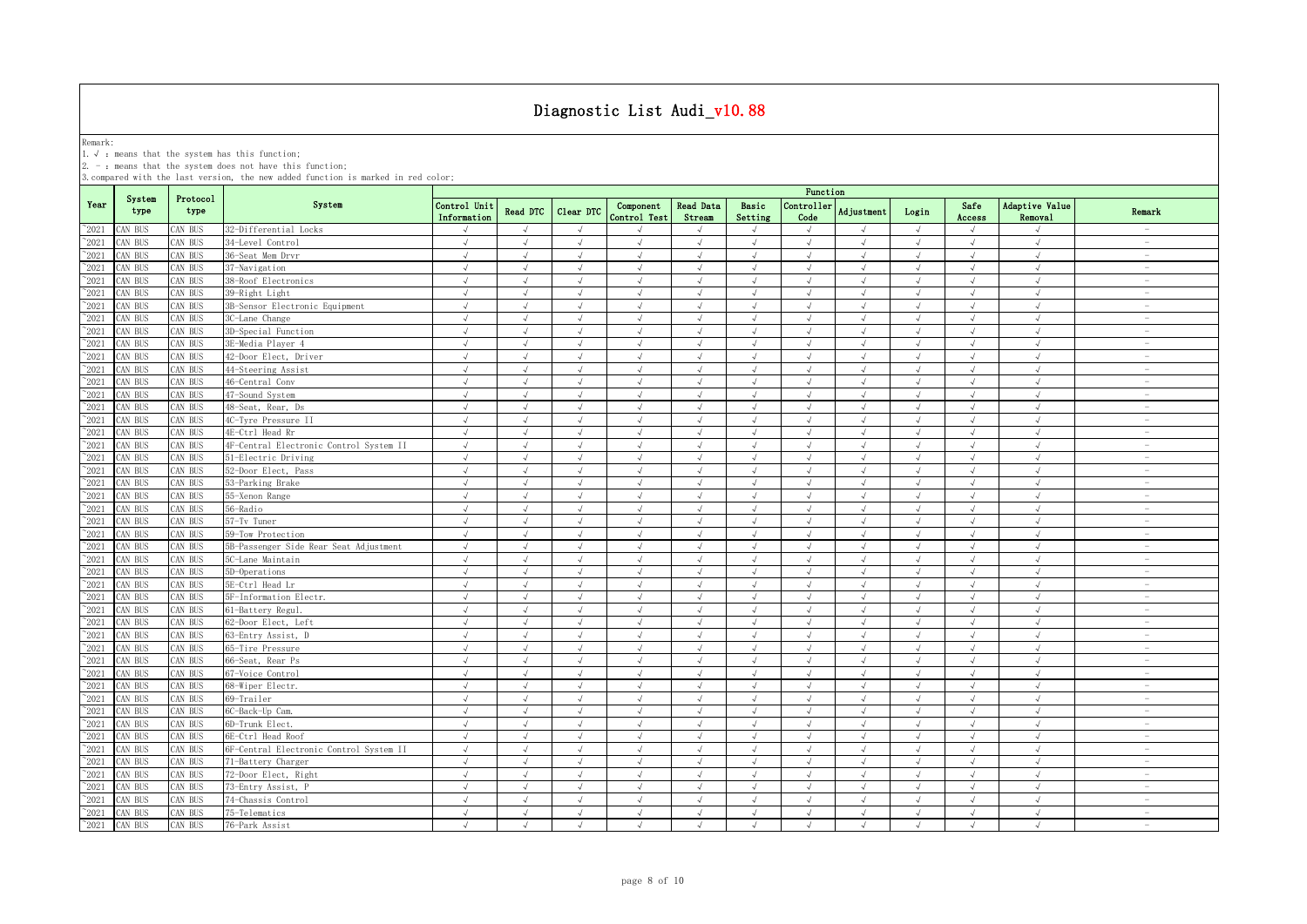Remark:<br>1.√ : means that the system has this function;<br>2. - : means that the system does not have this function;

|                |                |                  |                                             | Function                    |               |            |                           |                     |                  |                    |               |            |                |                           |                                 |
|----------------|----------------|------------------|---------------------------------------------|-----------------------------|---------------|------------|---------------------------|---------------------|------------------|--------------------|---------------|------------|----------------|---------------------------|---------------------------------|
| Year           | System<br>type | Protocol<br>type | System                                      | Control Unit<br>Information | Read DTC      | Clear DTC  | Component<br>Control Test | Read Data<br>Stream | Basic<br>Setting | Controller<br>Code | Adjustment    | Login      | Safe<br>Access | Adaptive Value<br>Removal | Remark                          |
| $^{\sim}2021$  | CAN BUS        | CAN BUS          | 77-Telephone                                |                             | $\sqrt{ }$    | $\sqrt{ }$ |                           |                     | $\sqrt{ }$       |                    |               | $\sqrt{ }$ | $\sqrt{ }$     |                           | $\overline{\phantom{a}}$        |
| $^{\sim}2021$  | CAN BUS        | CAN BUS          | 78-Silde Door, Right                        | $\sqrt{ }$                  | $\sqrt{ }$    | $\sqrt{ }$ | $\sqrt{ }$                | $\sqrt{ }$          | $\sqrt{ }$       | $\sqrt{ }$         | $\sqrt{ }$    | $\sqrt{ }$ | $\sqrt{ }$     | $\sqrt{ }$                | $\sim$                          |
| $^{\sim}2021$  | CAN BUS        | CAN BUS          | 7D-Aux Heat                                 | $\sqrt{ }$                  | $\sqrt{ }$    | $\sqrt{ }$ | $\sqrt{ }$                | $\sqrt{ }$          | $\sqrt{ }$       | $\sqrt{ }$         | $\sqrt{ }$    | $\sqrt{ }$ | $\sqrt{ }$     | $\sqrt{ }$                | $\overline{\phantom{a}}$        |
| $^{\sim}2021$  | CAN BUS        | CAN BUS          | 7E-Ctrl Head Dash                           | $\sqrt{ }$                  | $\sqrt{ }$    | $\sqrt{ }$ | $\sqrt{ }$                | $\sqrt{ }$          | $\sqrt{ }$       | $\sqrt{ }$         | $\sqrt{ }$    | $\sqrt{ }$ | $\sqrt{ }$     | $\sqrt{ }$                | $\sim$                          |
| $^{\sim}2021$  | CAN BUS        | CAN BUS          | 7F-Information Electronic Control System II | $\sqrt{ }$                  | $\sqrt{ }$    | $\sqrt{ }$ | $\sqrt{ }$                | $\sqrt{ }$          | $\sqrt{ }$       | $\sqrt{ }$         | $\sqrt{ }$    | $\sqrt{ }$ | $\sqrt{ }$     | $\sqrt{ }$                | $\sim$                          |
| 2021           | CAN BUS        | CAN BUS          | 81-Selector Lever                           | $\sqrt{ }$                  | $\sqrt{ }$    | $\sqrt{ }$ | $\sqrt{ }$                | $\sqrt{ }$          | $\sqrt{ }$       | $\sqrt{ }$         | $\sqrt{ }$    | $\sqrt{ }$ | $\sqrt{ }$     | $\sqrt{ }$                | $\sim$                          |
| 2021           | CAN BUS        | AN BUS           | 88-Driver Side Multi-Contour Seat           | $\sqrt{ }$                  |               |            | J                         |                     | $\sqrt{ }$       | $\sqrt{ }$         |               | J          |                | J                         | <b>Section</b>                  |
| 2021           | CAN BUS        | CAN BUS          | 89-Passenger Sidemulti-Contour Seat         | $\sqrt{ }$                  | $\sqrt{ }$    | $\sqrt{ }$ | $\sqrt{ }$                |                     | $\sqrt{ }$       | J                  | $\sqrt{ }$    | $\sqrt{ }$ | J              | $\sqrt{ }$                | $\sim$                          |
| 2021           | CAN BUS        | CAN BUS          | 8A-Driver Side Rear Multi-Contour Seat      | $\sqrt{ }$                  | $\mathcal{L}$ | J          | $\sqrt{ }$                |                     | $\sqrt{ }$       | $\sqrt{ }$         | $\sqrt{ }$    | $\sqrt{ }$ | $\sqrt{ }$     | $\sqrt{ }$                | $\overline{\phantom{a}}$        |
| 2021           | CAN BUS        | CAN BUS          | 8D-Passenger Siderear Multi-Contour Seat    | $\sqrt{ }$                  | $\sqrt{ }$    | $\sqrt{ }$ | J                         |                     | $\sqrt{ }$       | $\sqrt{ }$         |               | $\sqrt{ }$ | $\sqrt{ }$     | $\sqrt{ }$                | $\overline{\phantom{m}}$        |
| $^{\sim}2021$  | CAN BUS        | CAN BUS          | 8F-Front Left Safety Belt Tensioner         | $\sqrt{ }$                  |               | $\sqrt{ }$ | $\mathcal{L}$             |                     | $\sqrt{ }$       | J                  |               | $\sqrt{ }$ | $\lambda$      | $\sqrt{ }$                | $\overline{\phantom{a}}$        |
| $\degree$ 2021 | CAN BUS        | CAN BUS          | 90-Safety Belt Tensioner, Front Right       | $\sqrt{ }$                  | $\sqrt{ }$    | $\sqrt{ }$ | $\sqrt{ }$                | $\sqrt{ }$          | $\sqrt{ }$       | $\sqrt{ }$         | $\sqrt{ }$    | $\sqrt{ }$ | $\sqrt{ }$     | $\sqrt{ }$                | $\overline{\phantom{a}}$        |
| $^{\sim}2021$  | CAN BUS        | <b>UDS</b>       | 01-Engine                                   | $\sqrt{ }$                  | $\sqrt{ }$    | $\sqrt{ }$ | $\sqrt{ }$                |                     | $\sqrt{ }$       | $\sqrt{ }$         | $\sqrt{ }$    | $\sqrt{ }$ | $\sqrt{ }$     | $\overline{\phantom{a}}$  | $\sim$                          |
| $\degree$ 2021 | CAN BUS        | UDS              | 02-Auto Trans                               | $\sqrt{ }$                  | $\sqrt{ }$    | $\sqrt{ }$ | $\sqrt{ }$                | $\sqrt{ }$          | $\sqrt{ }$       | $\sqrt{ }$         | $\sqrt{ }$    | $\sqrt{ }$ | $\sqrt{ }$     | $\overline{\phantom{a}}$  | $\hspace{0.1mm}-\hspace{0.1mm}$ |
| $\degree$ 2021 | CAN BUS        | <b>UDS</b>       | 03-ABS Brakes                               | $\sqrt{ }$                  | $\sqrt{ }$    | $\sqrt{ }$ | $\sqrt{ }$                | $\sqrt{ }$          | $\sqrt{ }$       | $\sqrt{ }$         | $\sqrt{ }$    | $\sqrt{ }$ | $\sqrt{ }$     | $\sim$                    | $\overline{\phantom{a}}$        |
| $^{\circ}2021$ | CAN BUS        | UDS              | 04-Steering Angle                           | $\sqrt{ }$                  | $\sqrt{ }$    | $\sqrt{ }$ | $\sqrt{ }$                | $\sqrt{ }$          | $\sqrt{ }$       | $\sqrt{ }$         | $\sqrt{ }$    | $\sqrt{ }$ | $\sqrt{ }$     | $\overline{\phantom{a}}$  | $\sim$                          |
| $\degree$ 2021 | CAN BUS        | UDS              | 05-Acc/Start Auth                           | $\sqrt{ }$                  | $\sqrt{ }$    | $\sqrt{ }$ | $\sqrt{ }$                | $\sqrt{ }$          | $\sqrt{ }$       | $\sqrt{ }$         | $\mathcal{L}$ | $\sqrt{ }$ | $\sqrt{ }$     | $\sim$                    | $\sim$                          |
| $^{\sim}2021$  | CAN BUS        | <b>UDS</b>       | 08-Auto Hvac                                | $\sqrt{ }$                  | $\sqrt{ }$    | $\sqrt{ }$ | $\sqrt{ }$                | $\sqrt{ }$          | $\sqrt{ }$       | $\sqrt{ }$         | $\sqrt{ }$    | $\sqrt{ }$ | $\sqrt{ }$     | $\sim$                    | $\sim$                          |
| $^{\sim}2021$  | CAN BUS        | <b>UDS</b>       | 09-Cent. Elect.                             | $\sqrt{ }$                  | $\sqrt{ }$    | $\sqrt{ }$ | $\sqrt{ }$                | $\sqrt{ }$          | $\sqrt{ }$       | $\sqrt{ }$         | $\sqrt{ }$    | $\sqrt{ }$ | $\sqrt{ }$     | $\overline{\phantom{a}}$  | $\sim$                          |
| 2021           | CAN BUS        | <b>UDS</b>       | 10-Park/Steer Assist                        | $\sqrt{ }$                  | $\sqrt{ }$    | $\sqrt{ }$ | $\sqrt{ }$                | $\sqrt{ }$          | $\sqrt{ }$       | $\sqrt{ }$         | $\sqrt{ }$    | $\sqrt{ }$ | $\sqrt{ }$     | $\overline{\phantom{a}}$  | $\hspace{0.1mm}-\hspace{0.1mm}$ |
| 2021           | CAN BUS        | <b>UDS</b>       | 11-engine II                                | $\sqrt{ }$                  | $\sqrt{ }$    | $\sqrt{ }$ | $\sqrt{ }$                | $\sqrt{ }$          | $\sqrt{ }$       | $\sqrt{ }$         | $\sqrt{ }$    | $\sqrt{ }$ | $\sqrt{ }$     | $\sim$                    | $\sim$                          |
| 2021           | CAN BUS        | UDS              | 13-Auto Dist. Reg                           | $\sqrt{ }$                  | $\sqrt{ }$    | $\sqrt{ }$ | J                         |                     | $\sqrt{ }$       | $\sqrt{ }$         | $\sqrt{ }$    | $\sqrt{ }$ | $\sqrt{ }$     | $\overline{\phantom{a}}$  | $\sim$                          |
| 2021           | CAN BUS        | UDS              | 15-Airbag                                   | $\sqrt{ }$                  | $\sqrt{ }$    | $\sqrt{ }$ | $\sqrt{ }$                |                     | $\sqrt{ }$       | $\sqrt{ }$         | $\sqrt{ }$    | $\sqrt{ }$ | $\sqrt{ }$     | $\overline{\phantom{a}}$  | $\sim$                          |
| 2021           | CAN BUS        | <b>UDS</b>       | 16-Steering Wheel                           | $\sqrt{ }$                  | $\mathcal{A}$ |            | $\mathcal{L}$             |                     | $\sqrt{ }$       | $\mathcal{A}$      | $\sqrt{ }$    | $\sqrt{ }$ | $\sqrt{ }$     | $\overline{\phantom{a}}$  | $\sim$                          |
| 2021           | CAN BUS        | <b>UDS</b>       | 17-Instruments                              | $\sqrt{ }$                  |               | J          |                           |                     | $\sqrt{ }$       | J                  |               | $\sqrt{ }$ |                | $\overline{\phantom{a}}$  | $\overline{\phantom{a}}$        |
| $^{\sim}2021$  | CAN BUS        | <b>UDS</b>       | 19-CAN Gateway                              | $\sqrt{ }$                  | $\mathcal{A}$ | $\sqrt{ }$ | $\sqrt{ }$                |                     | $\sqrt{ }$       | $\sqrt{ }$         | $\sqrt{ }$    | $\sqrt{ }$ | $\sqrt{ }$     |                           |                                 |
| $\degree$ 2021 | CAN BUS        | <b>UDS</b>       | 20-High Beam Assist                         | $\sqrt{ }$                  | $\sqrt{ }$    | $\sqrt{ }$ | $\sqrt{ }$                | $\sqrt{ }$          | $\sqrt{ }$       | $\sqrt{ }$         | $\sqrt{ }$    | $\sqrt{ }$ | $\sqrt{ }$     | $\sim$                    | $\sim$                          |
| $^{\sim}2021$  | CAN BUS        | <b>UDS</b>       | $22 - Awd$                                  | $\sqrt{ }$                  | $\sqrt{ }$    | $\sqrt{ }$ | $\sqrt{ }$                | $\sqrt{ }$          | $\sqrt{ }$       | $\sqrt{ }$         | $\sqrt{ }$    | $\sqrt{ }$ | $\sqrt{ }$     | $\sim$                    | $\sim$                          |
| $\degree$ 2021 | CAN BUS        | <b>UDS</b>       | 25-Immobilizer                              | $\sqrt{ }$                  | $\sqrt{ }$    | $\sqrt{ }$ | $\sqrt{ }$                | $\sqrt{ }$          | $\sqrt{ }$       | $\sqrt{ }$         | $\sqrt{ }$    | $\sqrt{ }$ | $\sqrt{ }$     | $\sim$                    | $\sim$                          |
| $\degree$ 2021 | CAN BUS        | <b>UDS</b>       | 26-Auto Roof                                | $\sqrt{ }$                  | $\sqrt{ }$    | $\sqrt{ }$ | $\sqrt{ }$                | $\sqrt{ }$          | $\sqrt{ }$       | $\sqrt{ }$         | $\sqrt{ }$    | $\sqrt{ }$ | $\sqrt{ }$     | $\sim$                    | $\sim$                          |
| $\degree$ 2021 | CAN BUS        | <b>UDS</b>       | 28-Hvac, Rear                               | $\sqrt{ }$                  | $\sqrt{ }$    | $\sqrt{ }$ | $\sqrt{ }$                | $\sqrt{ }$          | $\sqrt{ }$       | $\sqrt{ }$         | $\sqrt{ }$    | $\sqrt{ }$ | $\sqrt{ }$     | $\overline{\phantom{m}}$  | $\overline{\phantom{a}}$        |
| $^{\sim}2021$  | CAN BUS        | <b>UDS</b>       | 2B-Steering column lock                     | $\sqrt{ }$                  | $\sqrt{ }$    | $\sqrt{ }$ | $\sqrt{ }$                | $\sqrt{ }$          | $\sqrt{ }$       | $\sqrt{}$          | $\sqrt{ }$    | $\sqrt{ }$ | $\sqrt{ }$     | $\overline{\phantom{a}}$  | $\sim$                          |
| $^{\sim}2021$  | CAN BUS        | <b>UDS</b>       | 32-Differential Locks                       | $\sqrt{ }$                  | $\mathcal{L}$ | $\sqrt{ }$ | $\lambda$                 | $\sqrt{ }$          | $\sqrt{ }$       | $\sqrt{ }$         | $\mathcal{L}$ | $\sqrt{ }$ | $\sqrt{ }$     | $\overline{\phantom{a}}$  | $\sim$                          |
| 2021           | CAN BUS        | <b>UDS</b>       | 34-Level Control                            | $\sqrt{ }$                  | $\sqrt{ }$    | $\sqrt{ }$ | $\sqrt{ }$                | $\sqrt{ }$          | $\sqrt{ }$       | $\sqrt{ }$         | $\sqrt{ }$    | $\sqrt{ }$ | $\sqrt{ }$     | $\overline{\phantom{a}}$  | $\overline{\phantom{a}}$        |
| 2021           | CAN BUS        | <b>UDS</b>       | 37-Navigation                               | $\sqrt{ }$                  | $\sqrt{ }$    | $\sqrt{ }$ | $\sqrt{ }$                |                     | $\sqrt{ }$       | $\sqrt{ }$         | $\sqrt{ }$    | $\sqrt{ }$ | $\sqrt{ }$     | $\overline{\phantom{a}}$  | $\sim$                          |
| 2021           | CAN BUS        | UDS              | 3B-Sensor Electronic Equipment              | $\sqrt{ }$                  | $\sqrt{ }$    | $\sqrt{ }$ | $\sqrt{ }$                | $\sqrt{}$           | $\sqrt{ }$       | $\sqrt{ }$         | $\sqrt{ }$    | $\sqrt{ }$ | $\sqrt{ }$     | $\overline{\phantom{a}}$  | $\hspace{0.1mm}-\hspace{0.1mm}$ |
| 2021           | CAN BUS        | <b>UDS</b>       | 3C-Lane Change                              | $\sqrt{ }$                  | $\sqrt{ }$    | $\sqrt{ }$ | $\sqrt{ }$                |                     | $\sqrt{ }$       | J                  | $\sqrt{ }$    | $\sqrt{ }$ | $\sqrt{ }$     | $\overline{\phantom{a}}$  | $\sim$                          |
| 2021           | CAN BUS        | UDS              | 42-Door Elect, Driver                       | $\sqrt{ }$                  | $\sqrt{ }$    |            |                           |                     | √                |                    |               |            |                | $\sim$                    | $\sim$                          |
| 2021           | CAN BUS        | UDS              | 44-Steering Assist                          | <sup>N</sup>                |               |            |                           |                     | $\cdot$          |                    |               |            |                | $\overline{\phantom{a}}$  | $\sim$                          |
| $\degree$ 2021 | CAN BUS        | <b>UDS</b>       | 47-Sound System                             | $\sqrt{ }$                  |               | $\sqrt{ }$ | $\sqrt{ }$                |                     | $\sqrt{ }$       | $\sqrt{ }$         |               | $\sqrt{ }$ | $\sqrt{ }$     |                           | $\overline{\phantom{m}}$        |
| $\degree$ 2021 | CAN BUS        | UDS              | 51-Electric Driving                         | $\sqrt{ }$                  |               | $\sqrt{ }$ | $\sqrt{ }$                |                     | J                | $\sqrt{ }$         | $\sqrt{ }$    | $\sqrt{ }$ | $\sqrt{ }$     |                           |                                 |
| $^{\sim}2021$  | CAN BUS        | <b>UDS</b>       | 52-Door Elect, Pass                         | $\sqrt{ }$                  | $\sqrt{ }$    | $\sqrt{ }$ | $\sqrt{ }$                |                     | $\sqrt{ }$       | J                  | $\sqrt{ }$    | $\sqrt{ }$ | $\sqrt{ }$     | $\overline{\phantom{a}}$  | $\sim$                          |
| $^{\sim}2021$  | CAN BUS        | <b>UDS</b>       | 53-Parking Brake                            | $\sqrt{ }$                  | $\mathcal{L}$ | $\sqrt{ }$ | $\sqrt{ }$                | $\sqrt{ }$          | $\sqrt{ }$       | $\sqrt{ }$         | $\sqrt{ }$    | $\sqrt{ }$ | $\sqrt{ }$     | $\sim$                    | $\sim$                          |
| $\degree$ 2021 | CAN BUS        | UDS              | 55-Xenon Range                              | $\sqrt{ }$                  | $\sqrt{ }$    | $\sqrt{ }$ | $\sqrt{ }$                | $\sqrt{ }$          | $\sqrt{ }$       | $\sqrt{ }$         | $\sqrt{ }$    | $\sqrt{ }$ | $\sqrt{ }$     | $\overline{\phantom{a}}$  | $\sim$                          |
| $\degree$ 2021 | CAN BUS        | UDS              | 65-Tire Pressure                            | $\sqrt{ }$                  | $\sqrt{ }$    | $\sqrt{ }$ | $\sqrt{ }$                | $\sqrt{ }$          | $\sqrt{ }$       | $\sqrt{ }$         | $\sqrt{ }$    | $\sqrt{ }$ | $\sqrt{ }$     | $\overline{\phantom{a}}$  | $\overline{\phantom{a}}$        |
| $^{\sim}2021$  | CAN BUS        | <b>UDS</b>       | 6C-Back-Up Cam.                             | $\sqrt{ }$                  | $\sqrt{ }$    | $\sqrt{ }$ | $\sqrt{ }$                | $\sqrt{ }$          | $\sqrt{ }$       | $\sqrt{ }$         | $\mathcal{L}$ | $\sqrt{ }$ | $\sqrt{ }$     | $\overline{\phantom{m}}$  | $\overline{\phantom{a}}$        |
| $^{\sim}2021$  | CAN BUS        | <b>UDS</b>       | 6D-Trunk Elect.                             | $\sqrt{ }$                  | $\sqrt{ }$    | $\sqrt{ }$ | $\sqrt{ }$                | $\sqrt{ }$          | $\sqrt{ }$       | $\sqrt{ }$         | $\sqrt{ }$    | $\sqrt{ }$ | $\sqrt{ }$     | $\overline{\phantom{a}}$  | $\sim$                          |
| $^{\sim}$ 2021 | CAN BUS        | <b>UDS</b>       | 6F-Central Electronic Control System II     | $\sqrt{ }$                  | $\sqrt{ }$    | $\sqrt{ }$ | $\sqrt{ }$                | $\sqrt{ }$          | $\sqrt{ }$       | $\sqrt{ }$         | $\mathcal{L}$ | $\sqrt{ }$ | $\sqrt{ }$     | $\overline{\phantom{a}}$  | $\overline{\phantom{a}}$        |